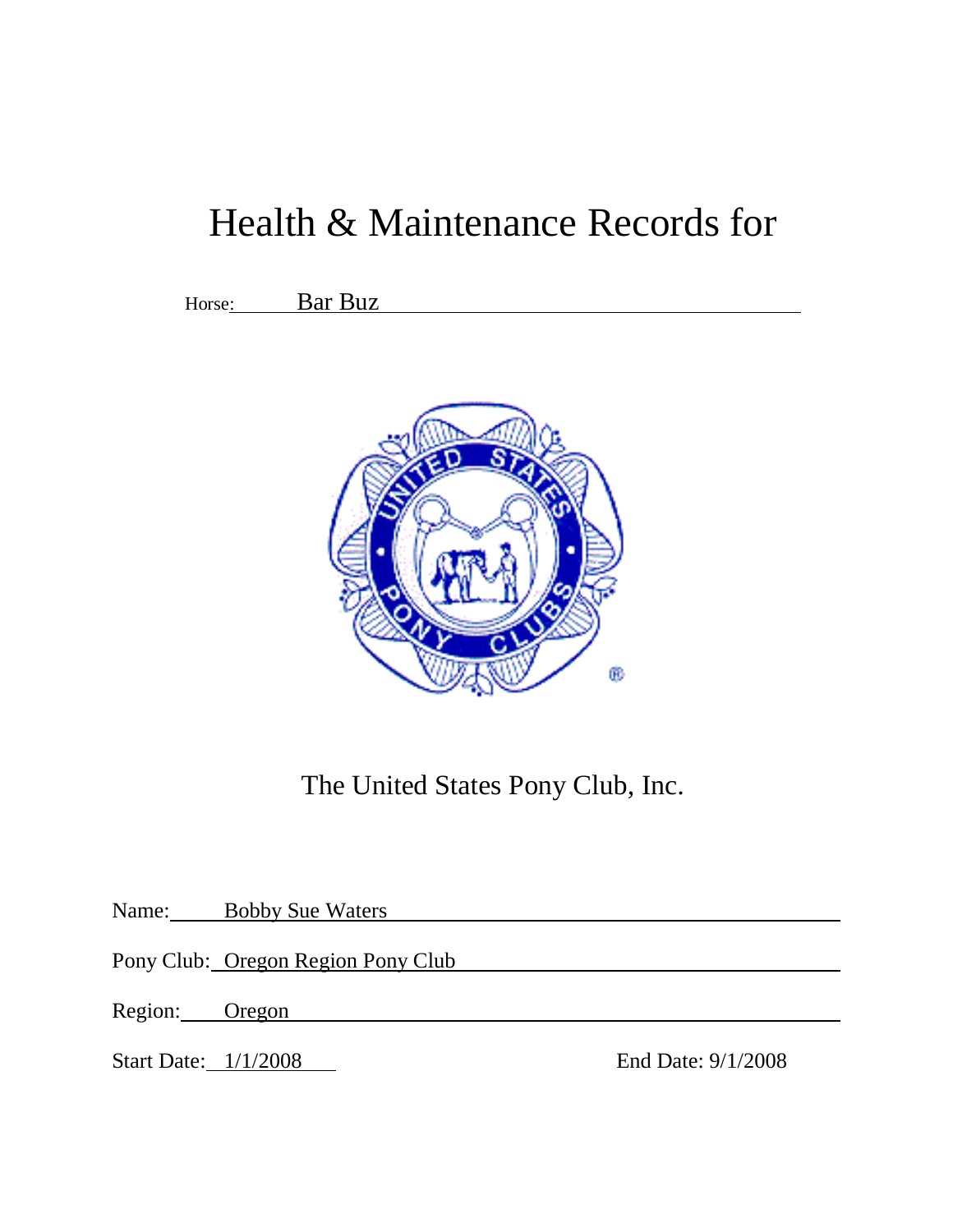# **General Information**

Rider: Bobby Sue Waters D.O.B: 1/1/93 Address: ABC Street, Salem, Oregon 97317 Phone #: (503) 123-4567 E-mail: crazyforhorses@hotmail.com Owner: Bob, Sue & Bobby Sue Waters Address: ABC Street, Salem, Oregon 97317 Phone #'s: (503) 123-4567

Horse's Location Name of Facility: Stabled at home- Bob and Sue Waters Address: ABC Street, Salem, Oregon 97317 Phone #: (503) 123-4567 Veterinarian: Dr. Howard Phone #: (503) 371-1294 Farrier: Guy Robinson Phone #: (503) 910-3837 Other: Phone #: ( )

| <b>Insurance</b> (Horse) |  |
|--------------------------|--|
| Carrier Name: N/A        |  |
| Policy $\#$ :            |  |
| Phone $\#$ : $($         |  |
| Emergency #: $($         |  |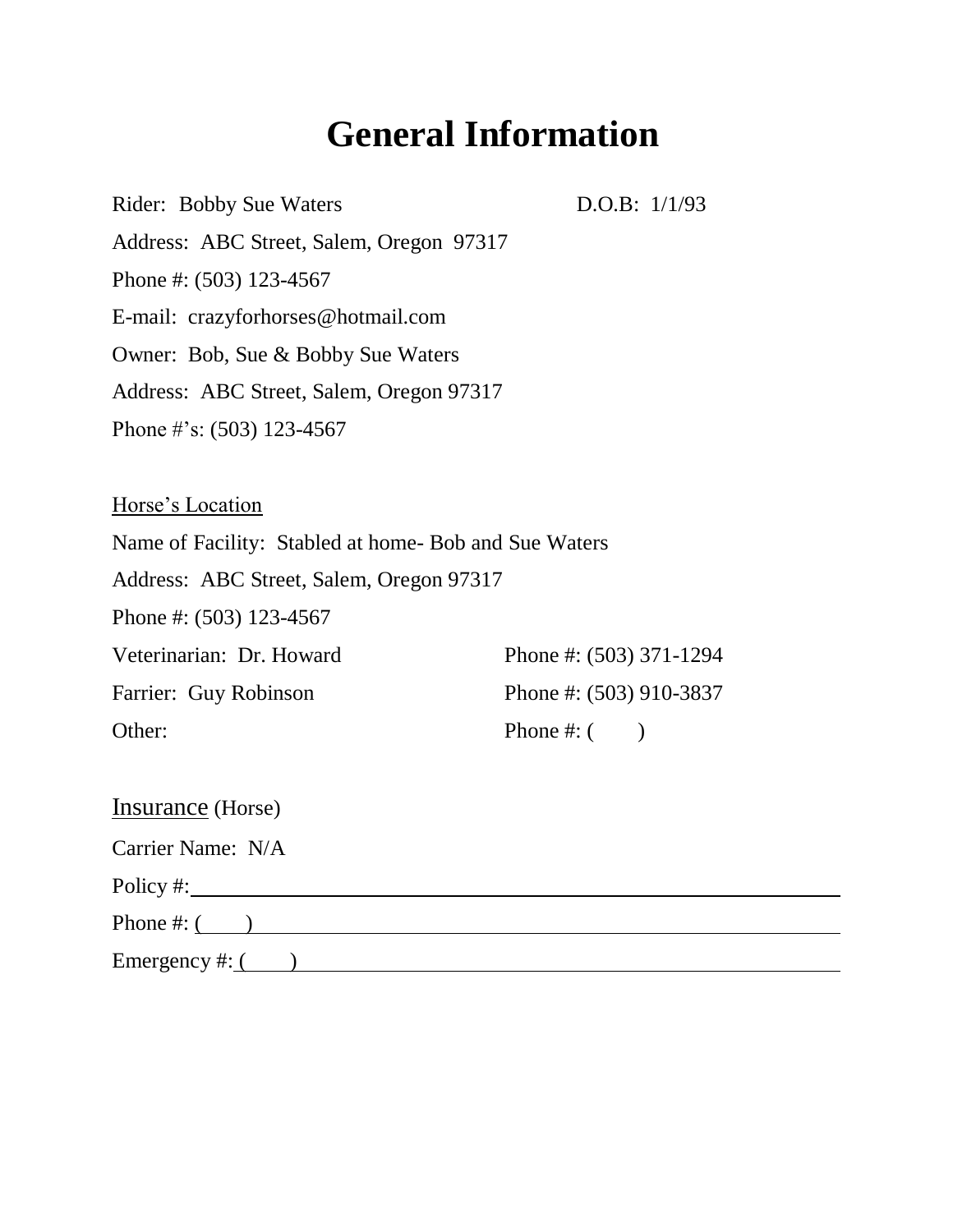

Draw in markings and brands on the diagram above. Please place a photograph in the space below for identification purposes. (This picture should be standing and in profile.)





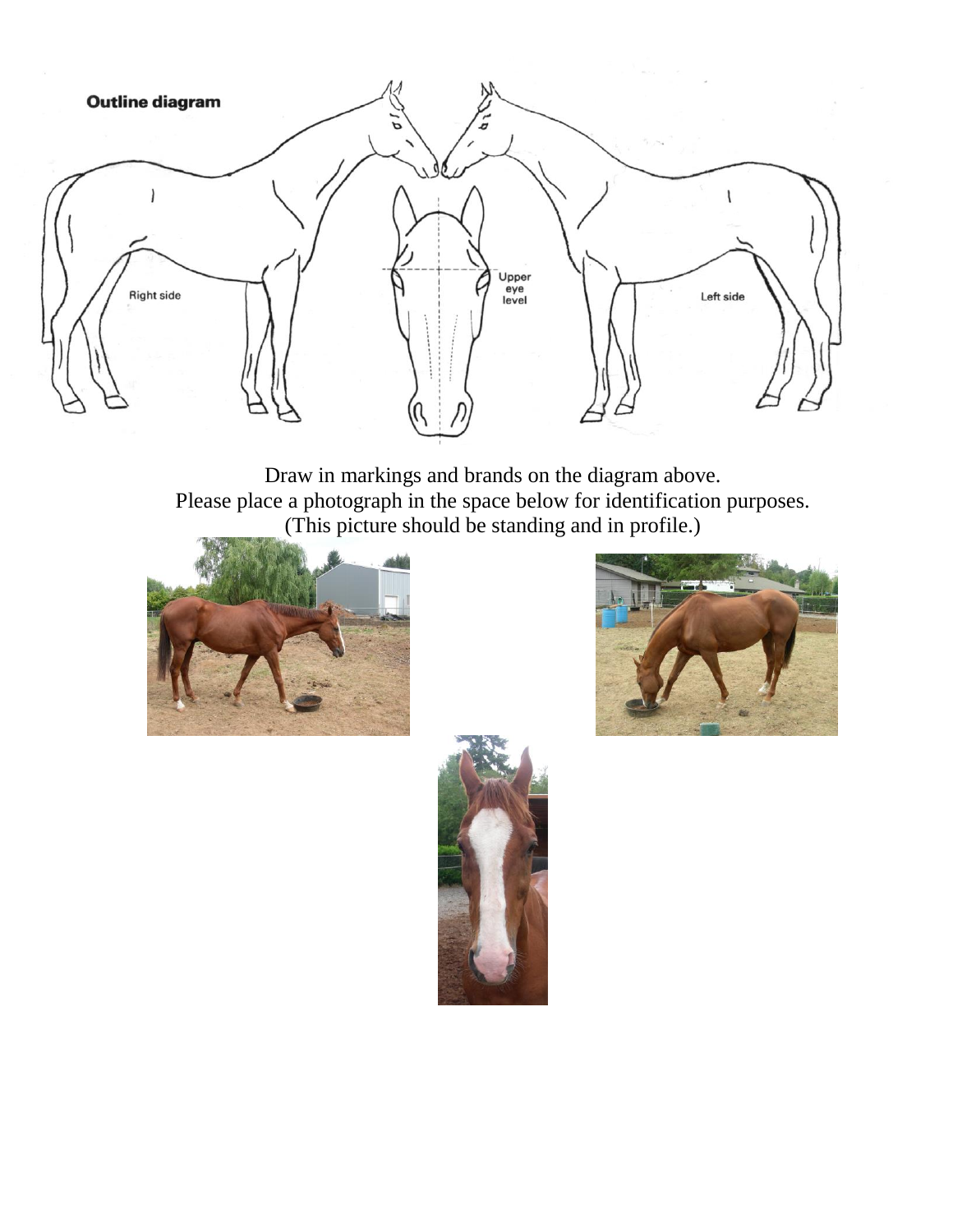#### Horse Information

| Horse's Name: Bar Buz    |             |                  |                                                  | Date Foaled: 3/14/89   |                             |
|--------------------------|-------------|------------------|--------------------------------------------------|------------------------|-----------------------------|
| Height: 16.1hh           |             | Color: Chestnut  |                                                  | Breed: Thoroughbred    | Sex: G                      |
| Weight: $1003$ lbs       |             |                  | Markings: Blaze, right front and hind socks      |                        |                             |
| Tattoo/Brands: S09389    |             |                  |                                                  |                        |                             |
| <b>Vital Signs:</b>      |             |                  |                                                  |                        |                             |
| Temperature: @rest: 99.3 | @work: 99.8 | @ recovery: 99.5 | Pulse: @rest: 32<br>@work: $80$<br>@ recovery:36 | Respiration: @rest: 12 | @work: 20<br>@ recovery: 10 |

#### **Vices**:

• Stall Weaving. He paws at times while being trailered. He needs to be stabled with other horses. Drops significant amount of weight if alone.

#### **Special Medical Conditions**: None

#### **Inoculation Schedule:**

- Yearly Immunization: April 3-Way (EEE, WEE, Tetanus) & West Nile Booster
- 6 month Immunizations: April & October Influenza Booster and Rhino Booster

#### **Breed Registry**: Jockey

Registration #: S09389

Sire: Nordic Prince

Dam: Bizarre Bazaar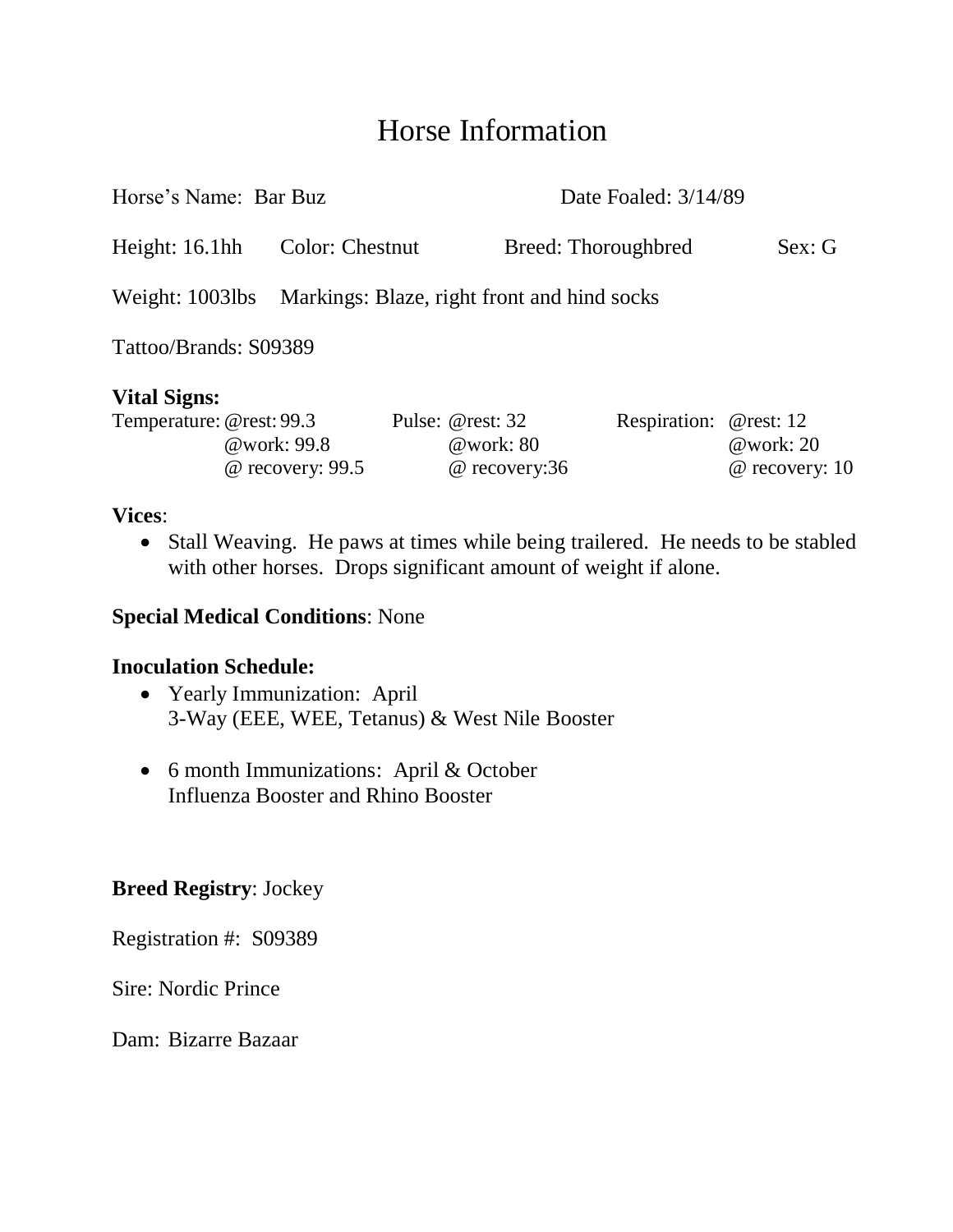### **Immunizations**

| Date    | Vaccine                                         | Due Again   | Cost    |
|---------|-------------------------------------------------|-------------|---------|
|         |                                                 | on:         |         |
| 4/17/08 | Fort Dodge 4-Way Booster (Eastern/Western)      | 4/09        | \$15.99 |
|         | Encehalomyelitis, Influenza, & Tetanus) Serial  | 10/08       |         |
|         | Number 1806111D. Expiration Date Nov 3, 2008.   | (Influenza) |         |
|         | Given Left Neck                                 |             |         |
| 4/17/08 | Merial West Nile Booster - Serial Number 54029. | 4/09        | \$27.99 |
|         | Expiration June 14, 2008. Given Right Neck      |             |         |
|         |                                                 |             |         |
|         |                                                 |             |         |
|         |                                                 |             |         |
|         |                                                 |             |         |
|         |                                                 |             |         |
|         |                                                 |             |         |
|         |                                                 |             |         |
|         |                                                 |             |         |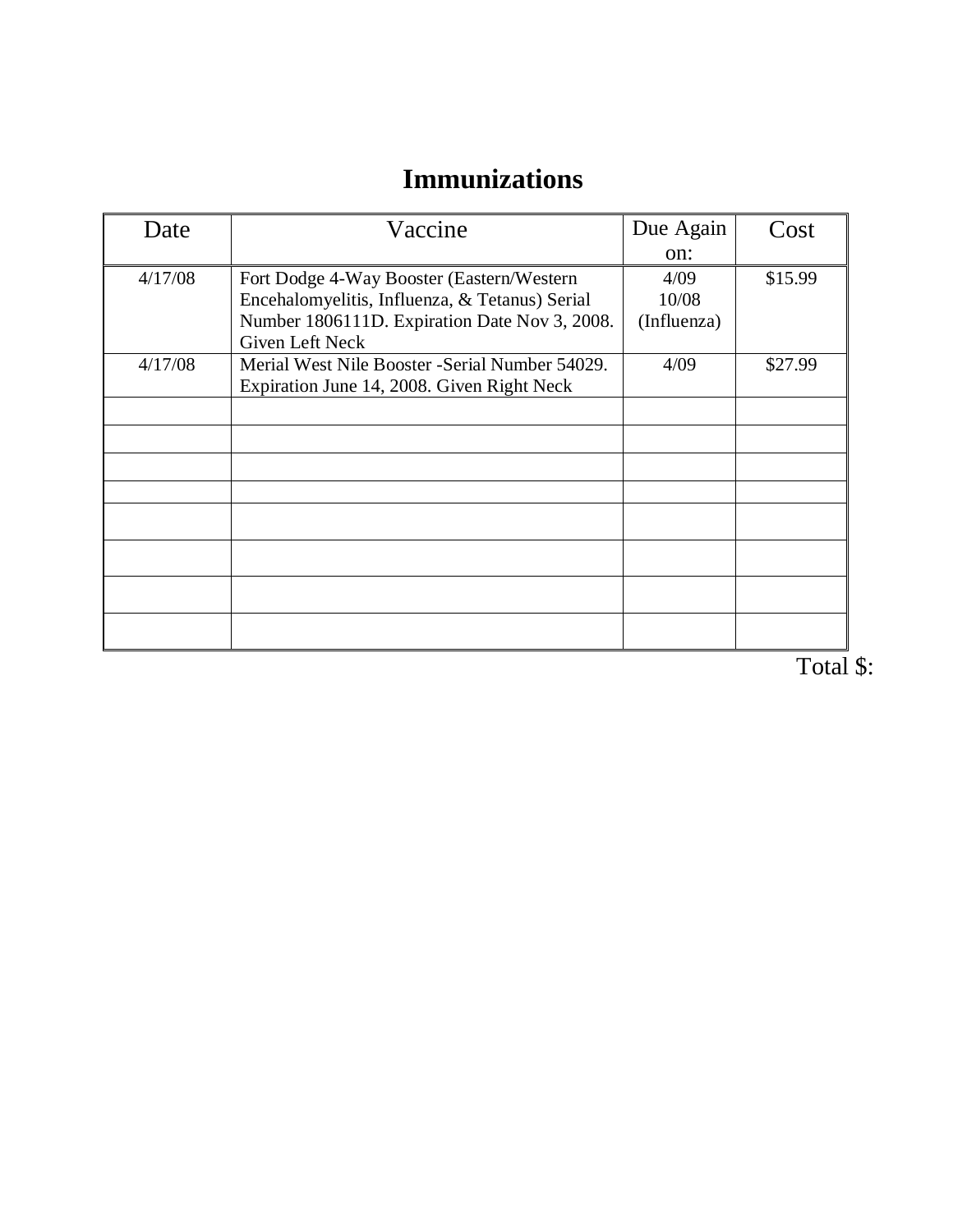### **Parasite Prevention Plan: De-Worming 3 -Way Rotation Schedule**

| Winter              | (January)         | Fenbendazole "Safe Guard" (general parasites & small<br>strongyles)                      |
|---------------------|-------------------|------------------------------------------------------------------------------------------|
| Spring              | (March)           | Ivermectin (general parasites $\&$ bots)                                                 |
| <b>Early Summer</b> | (May)             | Pyrantel Pamoate "Strongid" (general parasites)                                          |
| Late Summer         | $(\mathrm{July})$ | Fenbendazole "Safe-Guard" (general parasites)                                            |
| Early Fall          | (September)       | Ivermectin with Praziquantel "Zimecterin Gold"<br>(general parasites, bots, & tapeworms) |
| Late Fall           | (November)        | Pyrantel Pamoate "Strongid" (general parasites)                                          |

| Date    | Type of Wormer                                     | Due Again | Cost    |
|---------|----------------------------------------------------|-----------|---------|
|         |                                                    | on:       |         |
| 1/7/08  | Intervet, Fenbendazole (Safe-Guard), oral paste 1  | 7/08      | \$10.49 |
|         | tube. Lot number ZFAD, Expiration 11/2010          |           |         |
| 3/21/08 | Ivermectin (Merial), oral paste 1 tube. Lot number | 3/09      | \$3.99  |
|         | SBK0960, Expiration 07-2009                        |           |         |
| 5/25/08 | StrongyleCare (Farnam), Pyrantel Pamoate, oral     | 11/08     | \$8.99  |
|         | paste 1 tube, 3600 mg. Lot number 7111512,         |           |         |
|         | Expiration 11/09                                   |           |         |
| 7/19/08 | Intervet, Fenbendazole (Panacur), oral paste 1     | 1/09      | \$9.14  |
|         | tube. Lot number ABCB, Expiration 08/2011          |           |         |
|         |                                                    |           |         |
|         |                                                    |           |         |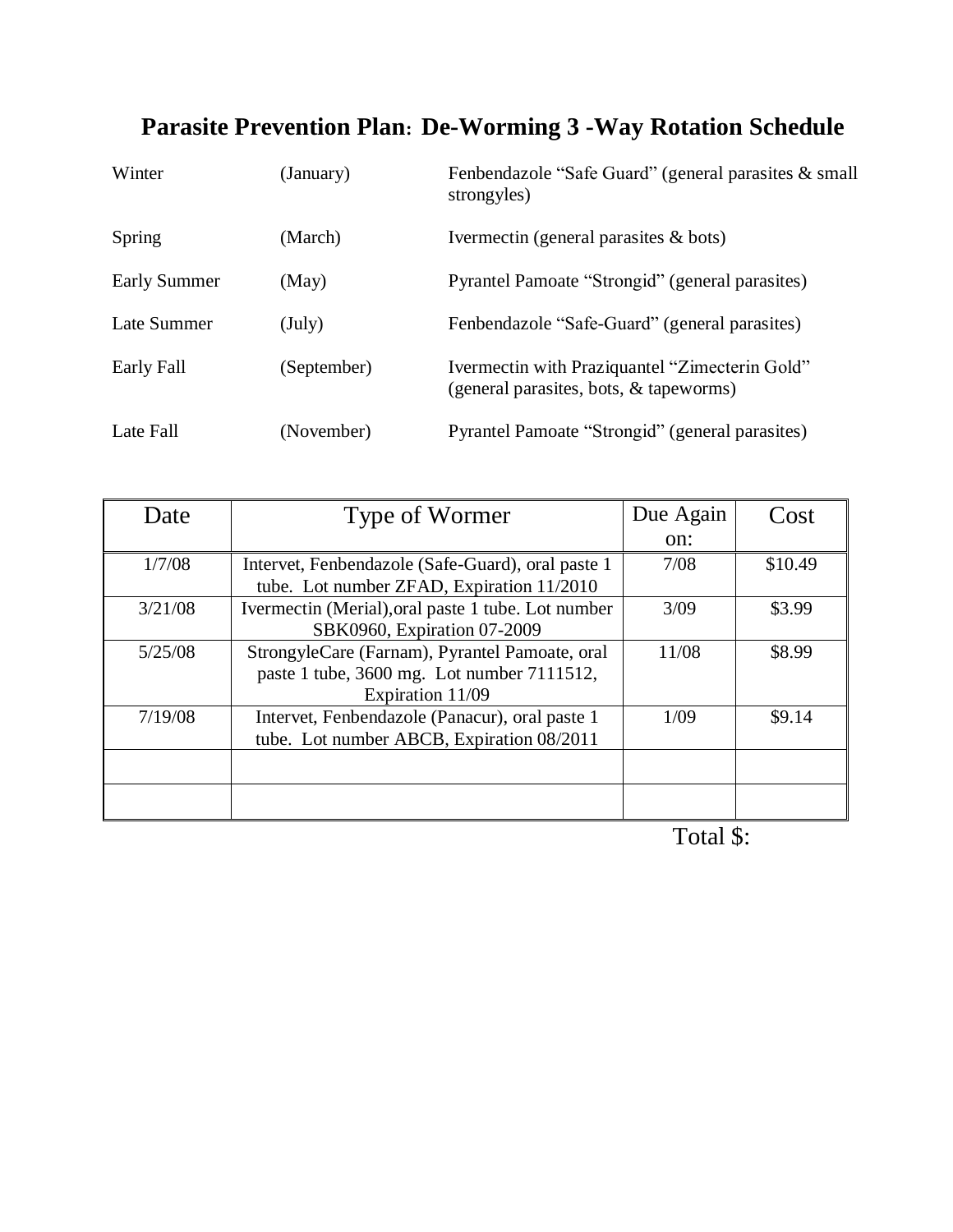## Shoeing

| Date    | <b>Type of Shoes</b>                                                                                                                                                                       | <b>Next</b><br>Appointment | Cost    |
|---------|--------------------------------------------------------------------------------------------------------------------------------------------------------------------------------------------|----------------------------|---------|
| 1/17/08 | Trim, front steel shoes with fullered grooves, size<br>1 (right contracted heel). Wedge placed right<br>front. Specialty shoe built with 4 clips due to<br>damaged hoof wall.              | 3/14/08                    | \$45.00 |
| 3/14/08 | Trim, front steel shoes with fullered grooves, size<br>1 (right contracted heel). Wedge placed right<br>front.                                                                             | 4/30/08                    | \$45.00 |
| 4/30/08 | Trim, front steel shoes with fullered grooves, size<br>1 (right contracted heel). Wedge placed right<br>front. Thrush on foot feet. Apply 50% bleach-<br>50% water solution daily to feet. | 6/30/08                    | \$45.00 |
| 7/13/08 | Trim, front steel shoes with fullered grooves, size<br>1 (right contracted heel). Leather wedge placed<br>right front.                                                                     | 8/25/08                    | \$35.00 |
| 8/25/08 | Trim, front steel shoes with fullered grooves, size<br>1 (right contracted heel). Epoxy placed right<br>front.                                                                             | 10/23/08                   | \$60    |
|         |                                                                                                                                                                                            |                            |         |
|         |                                                                                                                                                                                            |                            |         |
|         |                                                                                                                                                                                            |                            |         |
|         |                                                                                                                                                                                            |                            |         |

Total \$:

## Dentistry

| Date    | Procedure/Comments                                                                                                                    | Re-check  | Cost     |
|---------|---------------------------------------------------------------------------------------------------------------------------------------|-----------|----------|
|         |                                                                                                                                       | on:(date) |          |
| 1/16/08 | Dr. Howard recheck of teeth to see if teeth<br>needed to be floated and realigned. Floating or<br>realigning not needed at this time. | 11/08     | \$139.06 |
|         |                                                                                                                                       |           |          |
|         |                                                                                                                                       |           |          |
|         |                                                                                                                                       |           |          |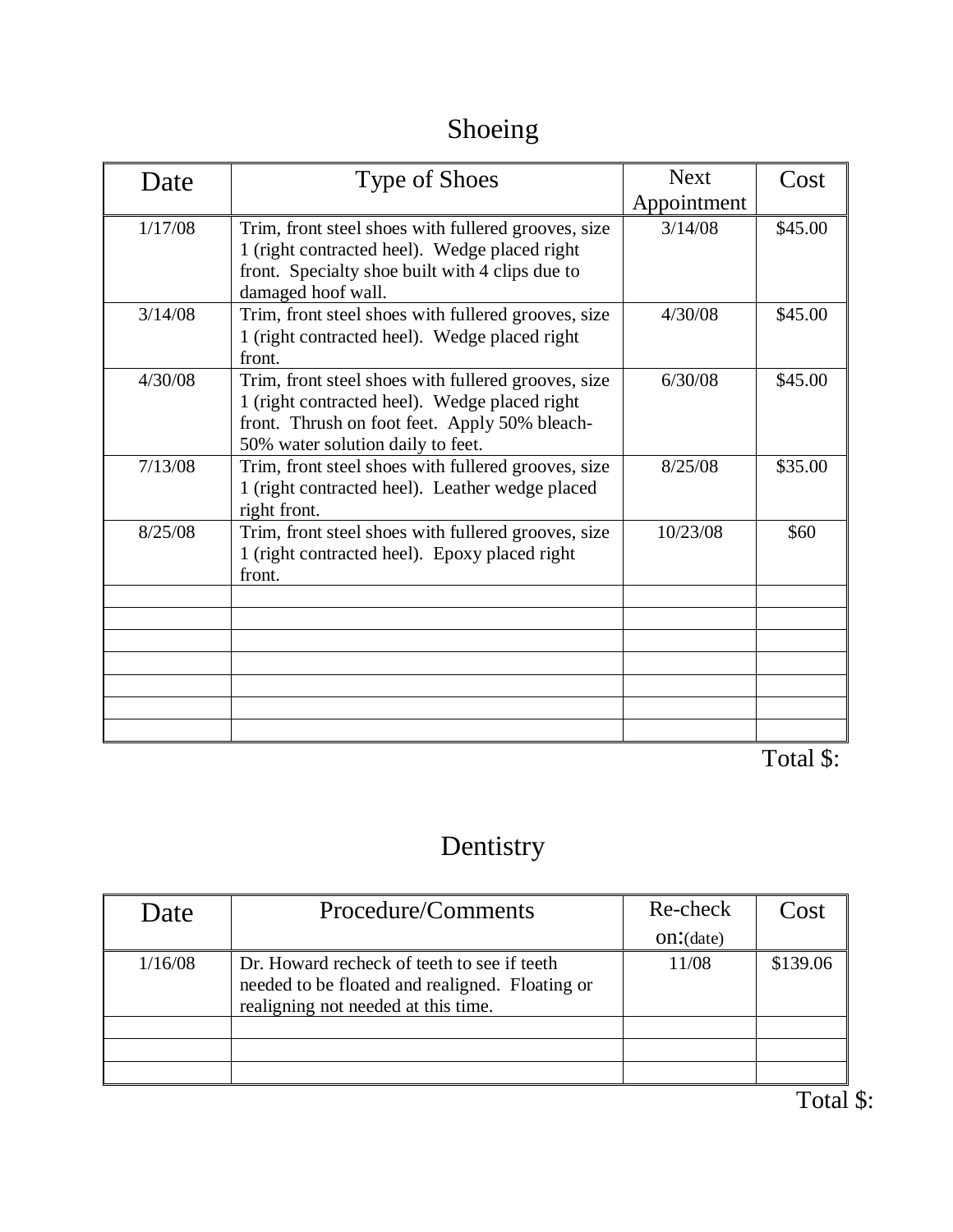## Feed Schedule

5:30 am: Roughage: Orchard Grass Hay (11lbs)

Concentrate: Ultium/Dry COB 2:1 Ratio Mix – 6 lbs

5:30 pm: Roughage: Orchard Grass (11 lbs)

Concentrates: Ultium/Dry COB Mix 2:1 Ratio – 6 lbs

Supplement AM: Cool Calories, 3 scoops PM: Cool Calories, 3 scoops

Salt Source: Dynamite Free Choice 1:1 Calcium/Phosphorus Ratio

*\*Note: Due to a very thin body condition, it was recommended by our veterinarian that Buzz be put on a higher fat and protein diet. His concentrates were increased until he began to gain weight. I recognize that his feed does not represent a balanced ration of 75% roughage and 25% concentrate.*

| Date    | <b>Change From:</b>                          | Change To:                                                                                                                                   |
|---------|----------------------------------------------|----------------------------------------------------------------------------------------------------------------------------------------------|
| 1/11/08 | No Hoof Supplement                           | 8 ounces (1 cup) am feed, increased over a<br>10 day period of time                                                                          |
| 1/16/08 | No Rice Bran                                 | 4 ounces $(\frac{1}{2}$ cup) Rice Bran in am and pm<br>feed, increased over period a week                                                    |
| 1/16/08 | Ultium/Dry COB Mixture, 3 lbs<br>twice a day | Ultium/Dry COB mixture, gradually<br>decreased over 3 weeks while slowly<br>adding Nutrena Senior Life Design, 6 lbs<br>twice a day          |
|         | <b>Dynamite Vitamins</b>                     | No Dynamite Vitamins. Not safe to take<br>with current complete feed.                                                                        |
| 3/19/08 | Nutrena Life Design                          | Dry COB. Hives. Vet says to stop<br>Nutrena immediately and give Dry COB to<br>see if the hives go away. Stop Rice Bran &<br>hoof supplement |
| 3/21/08 | Dry COB                                      | Refused to eat Dry COB without Ultium.<br>Ultium/Dry COB mixture                                                                             |
| 7/8/08  | No Cool Calories                             | Cool Calories, 1 scoop, given twice a day.<br>Gradually increased to 3 scoops.                                                               |
| 8/1/08  | No Hyalone                                   | Hyalone 2 ounce twice a day for 10 days<br>then 1 ounce twice a day                                                                          |

### Feed Changes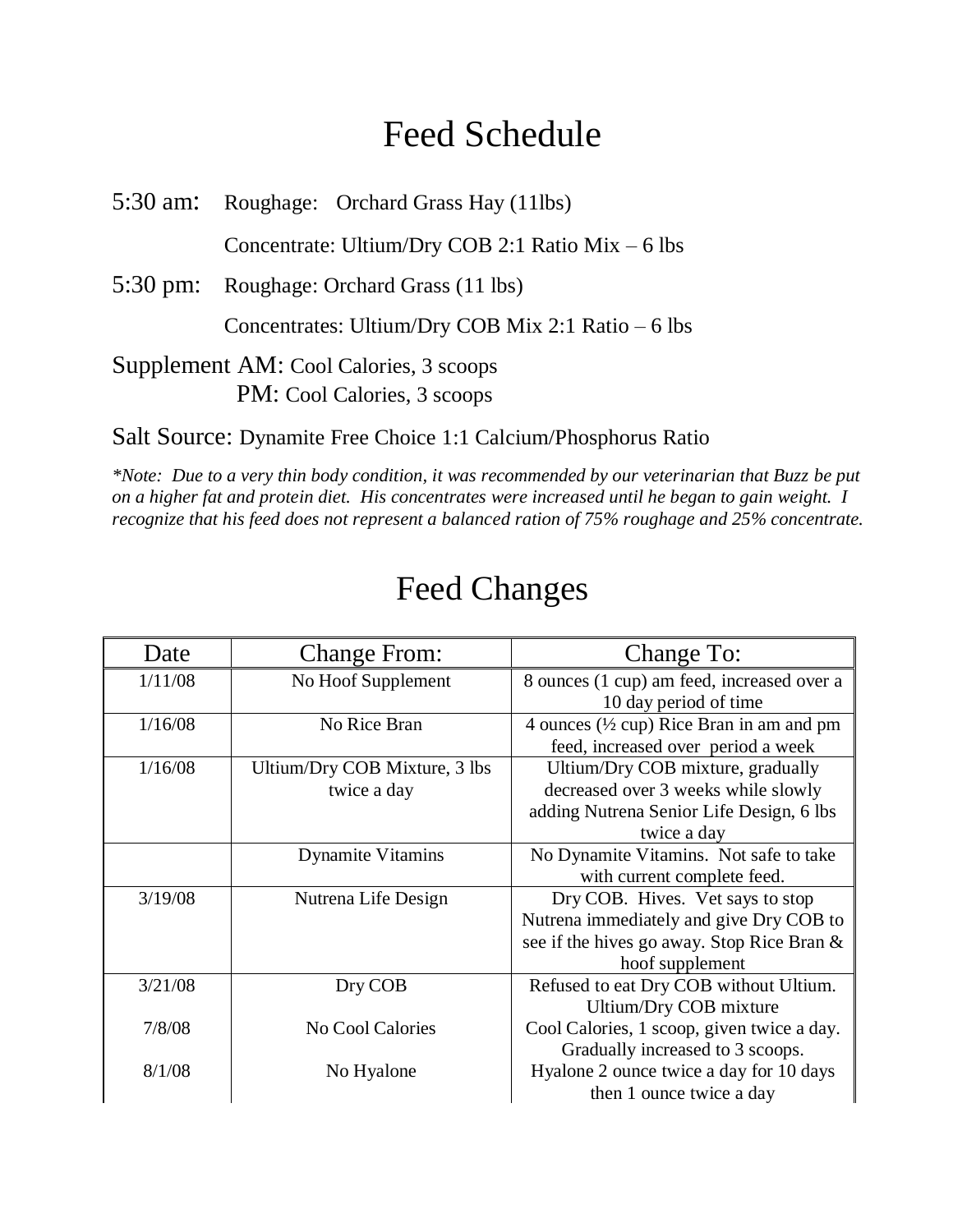#### Conditioning Schedule for an average week:

| Activity  | Specifications                                             | Average<br><b>Minutes</b> | Times/<br>Week |
|-----------|------------------------------------------------------------|---------------------------|----------------|
| Dressage  | Training Level Test 2 & 3, Forward &<br>down exercise      | 60 (includes<br>warm up)  |                |
| Jumping   | Rotate show jumping courses, grid lines,<br>and gymnastics | $30 - 45$                 | $\mathfrak{D}$ |
| Flat work | Spiral circles, leg yielding, figure eights,<br>stretching | $45 - 60$                 | 3              |
|           |                                                            |                           |                |
|           |                                                            |                           |                |
|           |                                                            |                           |                |
|           |                                                            |                           |                |
|           |                                                            |                           |                |

Temperature: @rest: 99.3 Pulse: @rest: 32 Respiration: @rest: 12 @work: 99.8 @work: 80 @work: 20

@ recovery: 99.5 @ recovery:36 @ recovery: 10

### Conditioning Changes

| Date    | <b>Change From:</b>                                                             | Change To:                                                          | <b>TPR Changes</b>                                                      |
|---------|---------------------------------------------------------------------------------|---------------------------------------------------------------------|-------------------------------------------------------------------------|
| 1/1/08  | No work. Continues to be<br>lame from substitute<br>farrier shoeing on 11/27/07 |                                                                     |                                                                         |
| 1/16/08 |                                                                                 |                                                                     | Wt: 988 lbs to Wt: 935 lbs                                              |
| 1/19/08 | No work                                                                         | Longeing 10 minutes for 3<br>days.                                  | Resting $P: 31, R: 7$<br>Working P: 44, R: 13<br>Recovery P: $36, R: 9$ |
| 1/22/08 | Longeing 10 minutes                                                             | Longeing 15 minutes                                                 |                                                                         |
| 1/28/08 | Longeing 15 minutes                                                             | Longed for 10 minutes $\&$<br>ground work 15 minutes                | Resting P: 35, R: 12                                                    |
| 1/30/08 |                                                                                 |                                                                     | Wt: 935 lbs to Wt: 988 lbs                                              |
| 2/4/08  | Longed for 10 minutes $\&$<br>ground work 15 minutes                            | Flat work @ walk and trot<br>20 minutes. Longeing for<br>10 minutes |                                                                         |
| 2/11/08 | Flat work @ walk and trot<br>20 minutes. Longeing for<br>10 minutes             | <b>Conditioning Schedule</b><br>above followed                      |                                                                         |
| 5/08    | <b>Beginner Novice Test A</b>                                                   | Training Level Test 2 & 3                                           |                                                                         |
|         |                                                                                 |                                                                     |                                                                         |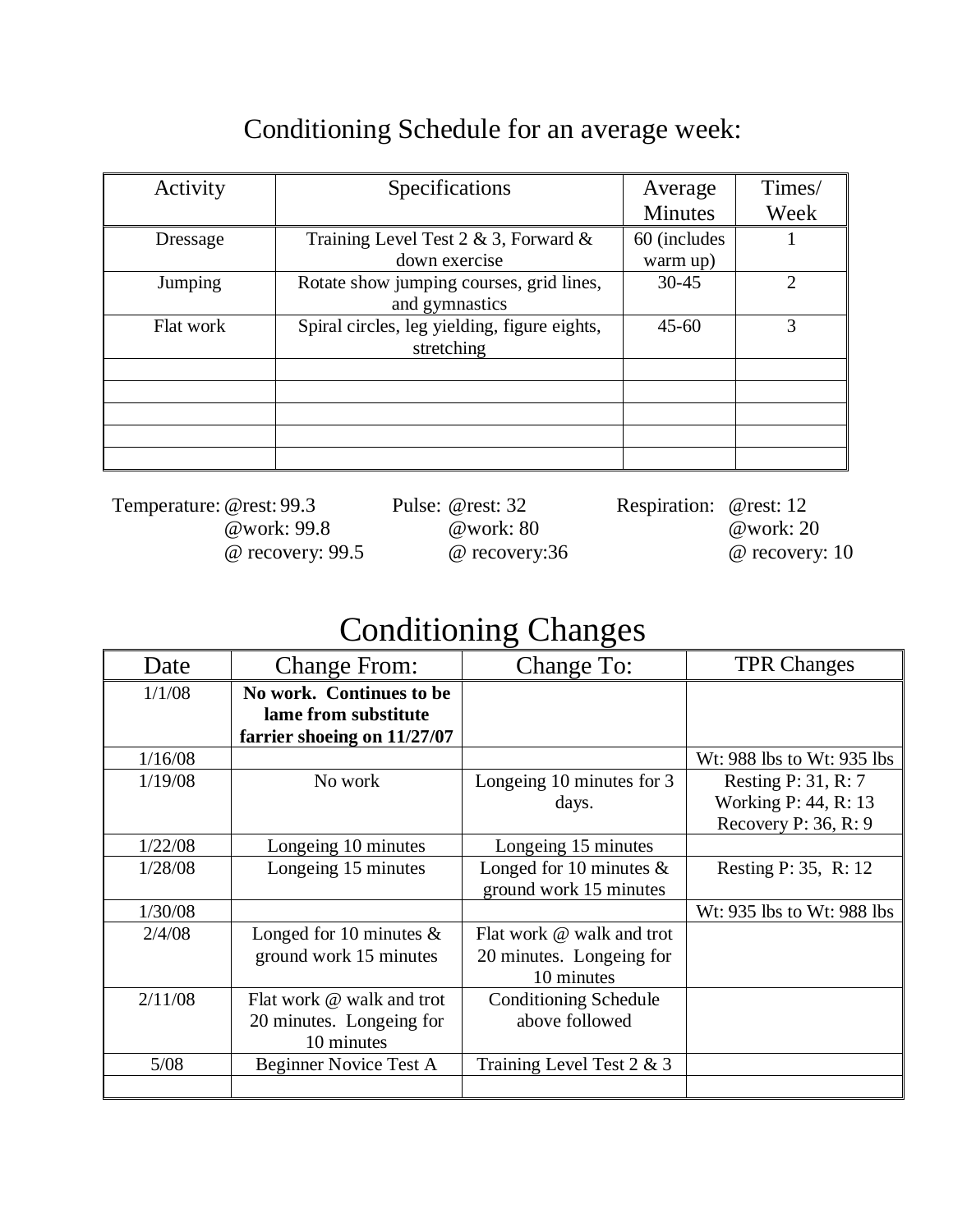# **Activities**

(lessons, clinics, competitions, etc.)

| Date                    | Activity                                                                                     | Comments                                                                                                                                                                                                                     | Cost             |
|-------------------------|----------------------------------------------------------------------------------------------|------------------------------------------------------------------------------------------------------------------------------------------------------------------------------------------------------------------------------|------------------|
| January 3, 2008         | Unmounted: Taught D1-C1<br>lesson; How to do a Hunter<br>Clip                                | Hard to teach because not very<br>hands on                                                                                                                                                                                   | $\theta$         |
| <b>January 5, 2008</b>  | Taught D1-D2 mounted<br>lesson: shortening &<br>lengthening reins correctly<br>while mounted | Have riders do a circle in front of<br>me instead of around me so that<br>my back is not turned on anyone                                                                                                                    | $\overline{0}$   |
| January 5, 2008         | HB Prep, Erin McPherson                                                                      | Parasites, Preparing for travel,<br>Poisonous Plants & What to<br>expect at the test                                                                                                                                         | \$25.00          |
| January 11, 2008        | <b>Quiz Practice</b>                                                                         | Bits & Blankets. Learned the<br>effect of a lip strap                                                                                                                                                                        | $\overline{0}$   |
| January 18, 2008        | <b>Quiz Practice</b>                                                                         | Nutrition                                                                                                                                                                                                                    | $\overline{0}$   |
| January 19, 2008        | Pony Club Lesson: Erin<br>McPherson                                                          | How to get a horse to have a slow<br>rhythm and inside bend at the<br>same time                                                                                                                                              | \$15.00          |
| January 19, 2008        | Unmounted, Whitney<br>Madigan                                                                | How to do Figure 8, Spider, &<br><b>Tail Bandages</b>                                                                                                                                                                        | \$6.00           |
| January 19, 2008        | HB Prep, Erin McPherson                                                                      | Conformation & Teeth Review                                                                                                                                                                                                  | \$25.00          |
| January 19, 2008        | Longeing                                                                                     | 10 minutes. Short strided on left<br>hind. Improved over time                                                                                                                                                                | $\theta$         |
| <b>January 20, 2008</b> | Longeing                                                                                     | 10 minutes.                                                                                                                                                                                                                  | $\overline{0}$   |
| January 21, 2008        | Longeing                                                                                     | 10 minutes.                                                                                                                                                                                                                  | $\boldsymbol{0}$ |
| January 22, 2008        | Longeing                                                                                     | 15 minutes                                                                                                                                                                                                                   | $\theta$         |
| January 23-28, 2008     | <b>Annual Pony Club</b><br>Convention: Boston, MA                                            | Self Carriage, HB, Show Jumping<br>Gymnastics 101, Emergency and<br>First Aid Care, Infectious<br>Diseases, Half Halts Made Easy,<br><b>Cross Country Smarts, Fox</b><br>Hunting, A Bit About Bits, &<br><b>Anatomy Room</b> | \$400.00         |
| <b>January 28, 2008</b> | Longeing                                                                                     | Longed for 10 minutes. Lame on<br>right front foot. Ground work<br>(halts, side passing, haunch turns,<br>forehand turns, backing,<br>squaring)                                                                              | $\overline{0}$   |
| January 29, 2008        | Longeing                                                                                     | Dragging front feet                                                                                                                                                                                                          | $\overline{0}$   |
| <b>January 30, 2008</b> | Improved                                                                                     | Wt: 988 lbs-                                                                                                                                                                                                                 | $\overline{0}$   |
| January 31, 2008        | No work                                                                                      | Right front hoof warm to touch                                                                                                                                                                                               | $\overline{0}$   |
| February 1, 2008        | Longeing                                                                                     | 15 minutes. Energetic. No<br>lameness. T: 100.2                                                                                                                                                                              | $\overline{0}$   |
| February 2, 2008        | HB Test                                                                                      | Passed!                                                                                                                                                                                                                      | \$150.00         |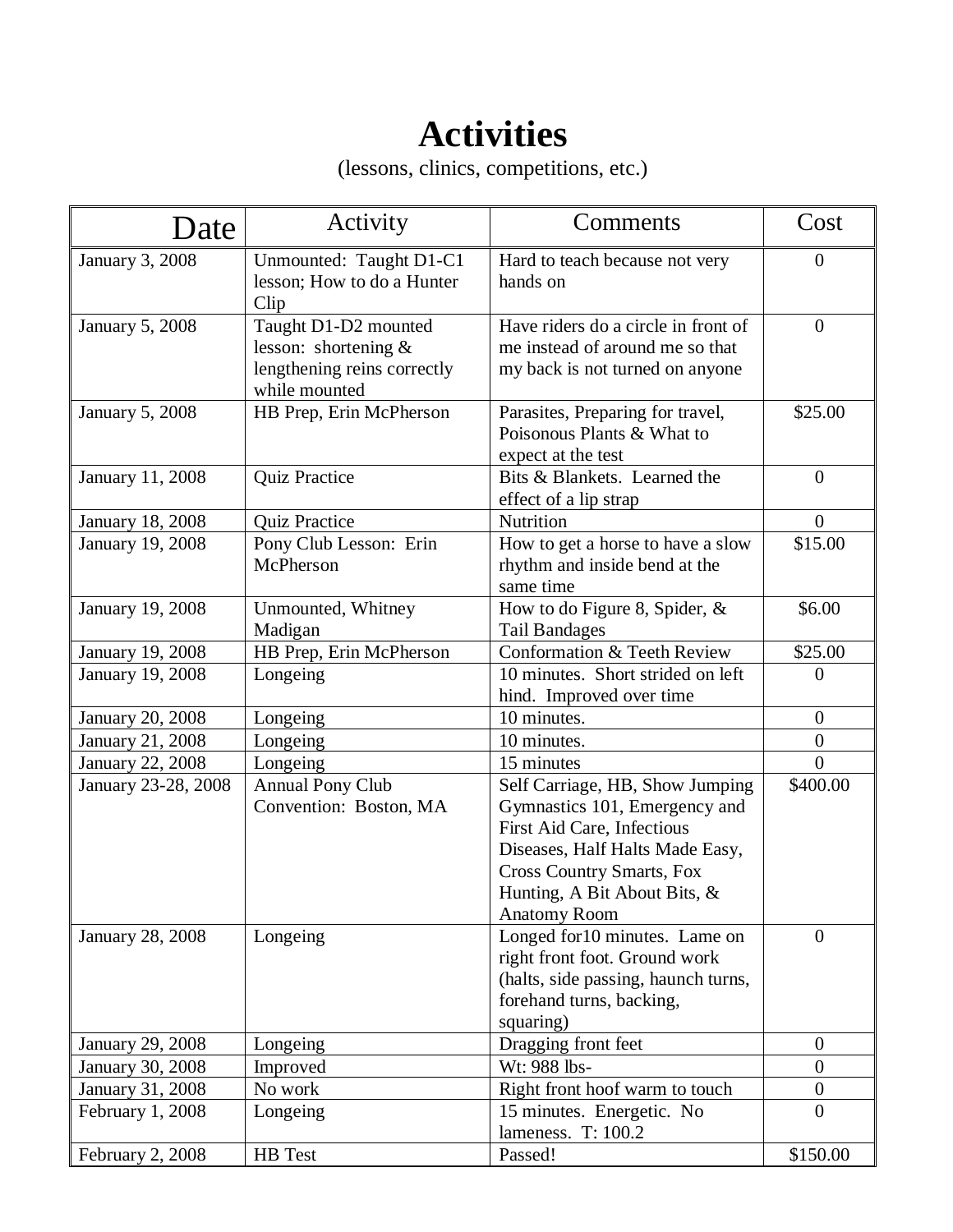| February 3, 2008  | Flat                            | Stretching & engagement                              | $\theta$         |
|-------------------|---------------------------------|------------------------------------------------------|------------------|
| February 4, 2008  | Loneging & Flat                 | Mental focus and low cross rails                     | $\boldsymbol{0}$ |
| February 6, 2008  | Moved Buzz back home            |                                                      |                  |
| February 7, 2008  | Not eating grain, only hay      |                                                      |                  |
| February 7, 2008  | <b>Unmounted Meeting:</b>       | The cecum has only one opening                       | $\overline{0}$   |
|                   | Digestive System                | for food to enter and exit                           |                  |
| February 8, 2008  | <b>Quiz Practice</b>            | C members only get 15 seconds                        | $\overline{0}$   |
|                   |                                 | before having to answer a                            |                  |
|                   |                                 | classroom question                                   |                  |
| February 9, 2008  | Daniel Stewart Clinic           | <b>STABLE-mental calmness</b>                        | Trade            |
|                   |                                 | Dice-importance of using your                        |                  |
|                   |                                 | body instead of hands to steer                       |                  |
|                   |                                 | Test-how to become confident in                      |                  |
|                   |                                 | making decisions                                     |                  |
|                   |                                 | Zipper-how to formulate plans                        |                  |
|                   |                                 | quickly and ride with intuition                      |                  |
| February 12, 2008 | Flat Lesson JoNan LeRoy         | Using leg and seat independent of<br>hands           | \$30.00          |
| February 13, 2008 | Flat                            | Keeping legs long when giving                        | $\boldsymbol{0}$ |
|                   |                                 | leg aids                                             |                  |
| February 15, 2008 | Massage: Fred Farmington        | Neck tension causing migraines,                      | \$90.00          |
|                   |                                 | bones spurs left hip                                 |                  |
| February 16, 2008 | Teaching to Teach Clinic        | TV may have impacted the                             | $\overline{0}$   |
|                   |                                 | number of visual learners                            |                  |
| February 18, 2008 | Flat                            | Working P: 50, R: 26                                 | $\overline{0}$   |
| February 19, 2008 | Flat & Jumping Lesson:          | Leg yielding around corners to                       | \$30.00          |
|                   | <b>JoNan LeRoy</b>              | improve the bend                                     |                  |
| February 20, 2008 | Flat                            | Leg yielding with seat, especially                   | $\mathbf{0}$     |
|                   |                                 | to the right                                         |                  |
| February 21, 2008 | Unmounted                       | Taught how to cool your pony out                     | $\mathbf{0}$     |
|                   |                                 | after a strenuous workout                            |                  |
| February 22, 2008 | <b>Quiz Practice</b>            | Review of study questions                            | $\boldsymbol{0}$ |
| February 23, 2008 | <b>Oregon Region Quiz Rally</b> | Team 1 <sup>st</sup> place, Individual Hi            | \$25.00          |
|                   |                                 | point                                                |                  |
| February 24, 2008 | Flat                            | Lateral work: leg yielding & side                    | $\mathbf{0}$     |
|                   |                                 | pass. Extension-collection at the                    |                  |
|                   |                                 | canter, free forward movement                        |                  |
| February 25, 2008 | Flat                            | Shortening and lengthening stride                    | $\overline{0}$   |
|                   |                                 | at the trot                                          |                  |
| February 26, 2008 | Flat & Jump                     | Lateral work, small jumps, on the                    | $\overline{0}$   |
|                   |                                 | bit                                                  |                  |
| February 28, 2008 | Flat                            | Improving agility and rhythm                         | $\mathbf{0}$     |
|                   |                                 | with trot poles                                      |                  |
| March 2, 2008     | Flat                            | Trot poles to help lift legs more                    | $\boldsymbol{0}$ |
| March 3, 2008     | Flat                            | Impulsion, trot poles, lateral work                  | $\theta$         |
|                   |                                 | (side pass & leg yield)<br>Grid Work-forwardness. No | \$30             |
| March 4, 2008     | Lesson JoNan LeRoy:             |                                                      |                  |
|                   |                                 | stirrups                                             |                  |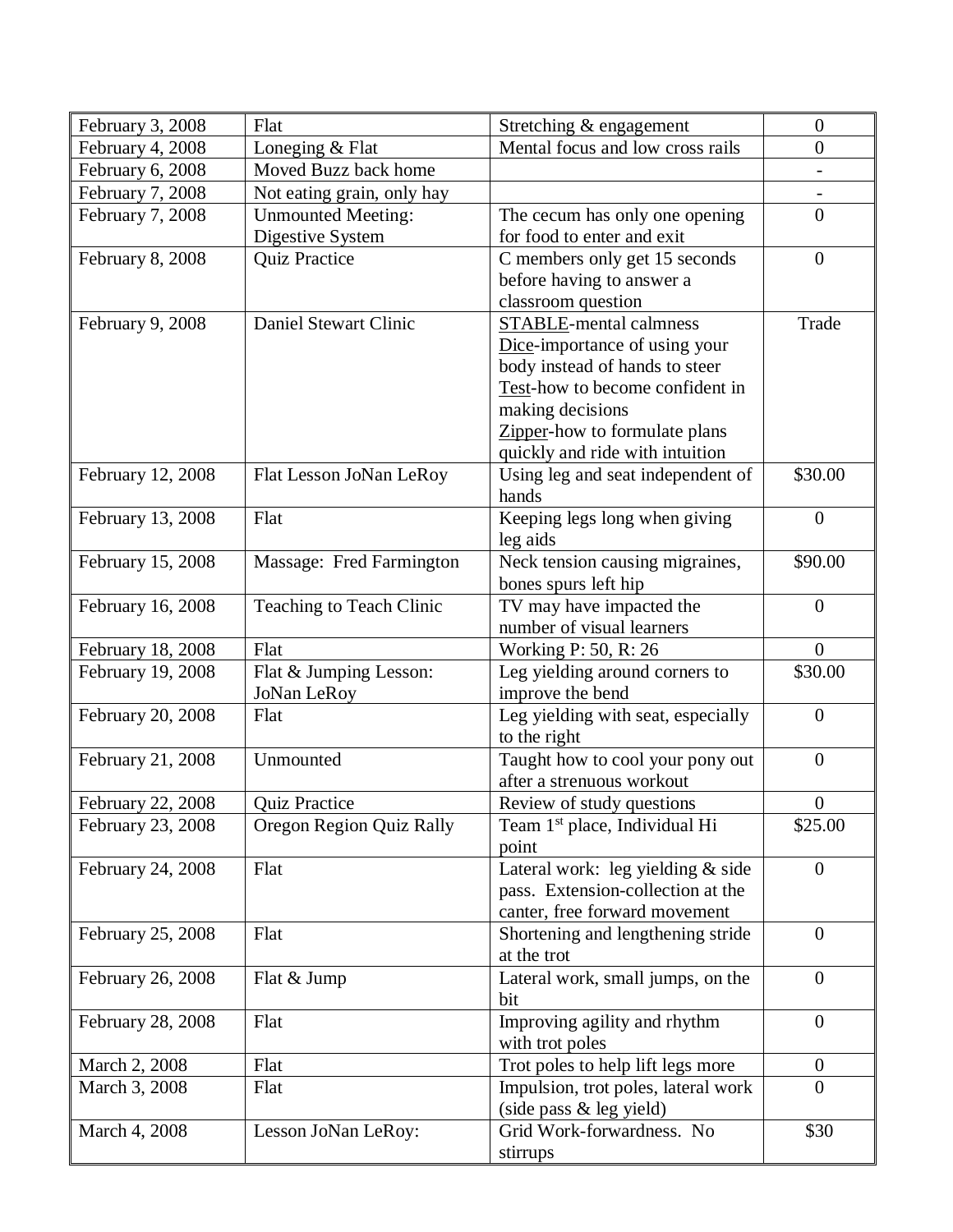| March 5, 2008     | Jumping Lesson: Jason Nagel | Lame-muscle problem in left hip?   | $\overline{0}$   |
|-------------------|-----------------------------|------------------------------------|------------------|
| March 6, 2008     | Unmounted                   | First Aid: Supplies to keep in     | $\Omega$         |
|                   |                             | trailer                            |                  |
| March 7, 2008     | Flat & bathe                | Longing to test soundness,         | $\theta$         |
|                   |                             | bareback to test weight bearing    |                  |
|                   |                             | capability                         |                  |
| March 8, 2008     | C3 Assessment: Ridgefield   | Keep body over leg & don't let     | \$200.00         |
|                   |                             | reins slide                        |                  |
| March 10, 2008    | Dressage                    | Longer stirrups & thumbs turned    | $\overline{0}$   |
|                   |                             | outward.                           |                  |
| March 11, 2008    | Dressage                    | Training Level II test practice    | $\overline{0}$   |
| March 13, 2008    | Flat                        | Ride over canter pole to get lead  | $\overline{0}$   |
|                   |                             | changes                            |                  |
| March 15, 2008    | Standards & Ratings Clinic  | Correct BBP from D-A level         | $\overline{0}$   |
| March 15, 2008    | Flat                        | Ride without stirrups $&$ keep leg | $\overline{0}$   |
|                   |                             | long                               |                  |
| March 16, 2008    | C3 Assessment: Goshen       | Post more gracefully by not        | $\overline{0}$   |
|                   |                             | coming so far out of the saddle    |                  |
| March 18, 2008    | Lesson: JoNan LeRoy         | Not hollowing back over fences-    | \$30             |
|                   |                             | Switch ride                        |                  |
| March 20, 2008    | <b>Unmounted: Parasites</b> | Taught lesson                      | $\mathbf{0}$     |
| March 21, 2008    | Longeing                    | Longitudinal stretching            | $\overline{0}$   |
| March 22, 2008    | Dressage lesson: Kathy      | Worked on straightness $\&$        | \$50             |
|                   | Casey                       | engagement of the left hind        |                  |
| March 23, 2008    | Longeing                    | Lateral suppleness                 | $\overline{0}$   |
| March 24, 2008    | Longeing                    | Rhythm                             | $\overline{0}$   |
| March 25, 2008    | Lesson: Candi Bothum        | Teaching Buzz how to do flying     | \$75             |
|                   |                             | lead changes                       |                  |
| March 26, 2008    | Lesson: Erin McPherson      | Impulsion & relaxation             | \$25             |
| April 1, 2008     | Flat                        | Training Level 2 dressage test     | $\overline{0}$   |
|                   |                             | practice                           |                  |
| April 3, 2008     | Unmounted: Equine First Aid | Steps to wrapping an injured leg   | $\boldsymbol{0}$ |
| April 4, 2008     | Lesson: Erin McPherson      | Ideas to improve lunge whip        | \$25             |
|                   |                             | technique                          |                  |
| April 5, 2008     | Mounted PC                  | Striding over trot poles           | \$30             |
| April 6, 2008     | <b>Dressage Show</b>        | How to calm an excited horse at a  | \$25             |
|                   |                             | new venue                          |                  |
| April 7, 2008     | Longeing                    | Getting even activity from the     | $\overline{0}$   |
|                   |                             | hind end                           |                  |
| April 9, 2008     | Lesson: JoNan LeRoy         | Spiral circles to improve lateral  | \$30             |
|                   |                             | suppleness                         |                  |
| April 10, 2008    | Flat                        | Improving straightness with        | $\mathbf{0}$     |
|                   |                             | lateral exercises, traverse &      |                  |
|                   |                             | renverse                           |                  |
|                   |                             |                                    |                  |
| April 12-13, 2008 | Northwest Upper Level Prep  | Making lower leg more secure       | \$150            |
|                   |                             | while in posting trot              |                  |
| April 14, 2008    | Flat                        | Worked on maintaining shorter      | $\boldsymbol{0}$ |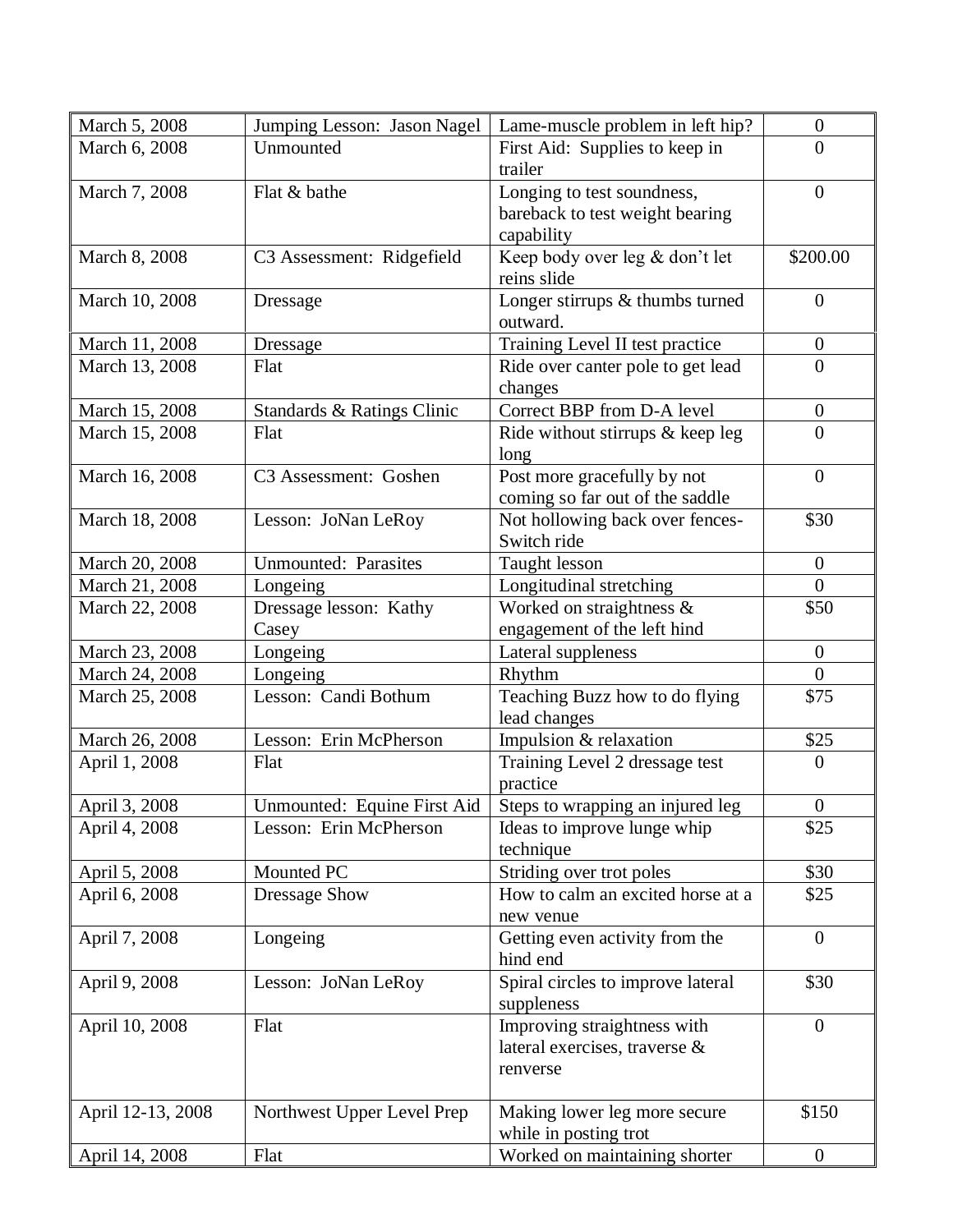|                |                                  | rein length                        |                  |
|----------------|----------------------------------|------------------------------------|------------------|
| April 15, 2008 | Flat                             | Keeping horse in front of vertical | $\overline{0}$   |
|                |                                  | and relaxed while riding outdoors  |                  |
| April 17, 2008 | Flat                             | Maintaining balance while riding   | $\overline{0}$   |
|                |                                  | different size school figures      |                  |
| April 17, 2008 | Unmounted: Muscular              | The different minerals             | $\boldsymbol{0}$ |
|                | System                           | responsible for muscular           |                  |
|                |                                  | contractions and relaxation        |                  |
| April 21, 2008 | Longe                            | Trying out new longeing            | $\boldsymbol{0}$ |
|                |                                  | equipment                          |                  |
| April 23, 2008 | Lesson: JoNan LeRoy              | Grids: keeping lower back from     | \$30             |
|                |                                  | rounding                           |                  |
| April 24, 2008 | Lesson: Teri Emrich              | Improving straightness and         | \$55             |
|                |                                  | quality of gait                    |                  |
| April 25, 200  | Jump Lesson: Erin                | Keeping rhythm and tempo           | \$30             |
|                | McPherson                        | through corners to help see        |                  |
|                |                                  | distances                          |                  |
| April 26, 2008 | Examiner's Clinic                | How to compose comments to         | \$25             |
|                |                                  | write on a test sheet              |                  |
| April 26, 2008 | Asia Thayer Lesson               | How to ride without horse          | \$50             |
|                |                                  | effecting position                 |                  |
| April 27, 2008 | Upper Level Prep: Asia           | Working on making shipping         | \$45             |
|                | Thayer                           | bandage as tight as possible       |                  |
| April 28, 2008 | Teri Emrich Dressage Lesson      | How to do hunches in on a circle   | \$55             |
| May 1, 2008    | Unmounted: Conformation &        | Reinforced knowledge of            |                  |
|                | Lameness                         | potential lameness issues          |                  |
| May 2, 2008    | Jump Lesson Jason Nagel          | Importance of seeing your          | \$50             |
|                |                                  | distance. 2'6-3'3 courses          |                  |
| May 3-4, 2008  | D2-C1 Camp Scribe/Assistant      | Lengthening the stirrup will not   | $\overline{0}$   |
|                |                                  | help keep the leg back until the   |                  |
|                |                                  | upper body issues are fixed        |                  |
| May 5, 2008    | Dressage Lesson Teri Emrich      | Getting a better response from my  | \$55             |
|                |                                  | half halts                         |                  |
| May 7, 2008    | Jump Lesson Laurie Swanson       | Riding straighter tracks           | \$40             |
| May 9, 2008    | Jump Lesson Laurie Swanson       | Making curved lines smoother       | \$40             |
|                |                                  | and keeping horse within outside   |                  |
|                |                                  | aids                               |                  |
| May 10, 2008   | Daniel Stewart Clinic            | <b>STABLE</b>                      | \$165.00         |
|                |                                  | <b>Box</b>                         |                  |
|                |                                  | Gymnastics                         |                  |
| May 12, 2008   | Dressage Lesson Teri Emrich      | Slowing tempo and increasing       | \$55             |
|                |                                  | suspension                         |                  |
| May 14, 2008   | Lesson JoNan LeRoy               | Releasing more over fences &       | \$30             |
|                |                                  | keeping head up during landings    |                  |
| May 15, 2008   | <b>Unmounted: Trailer Safety</b> | Checklist before driving out of    | $\overline{0}$   |
|                |                                  | state                              |                  |
| May 16, 2008   | Jump Lesson Laurie Swanson       | Stopping lower back from           | \$40             |
|                |                                  | rounding in half seat & over       |                  |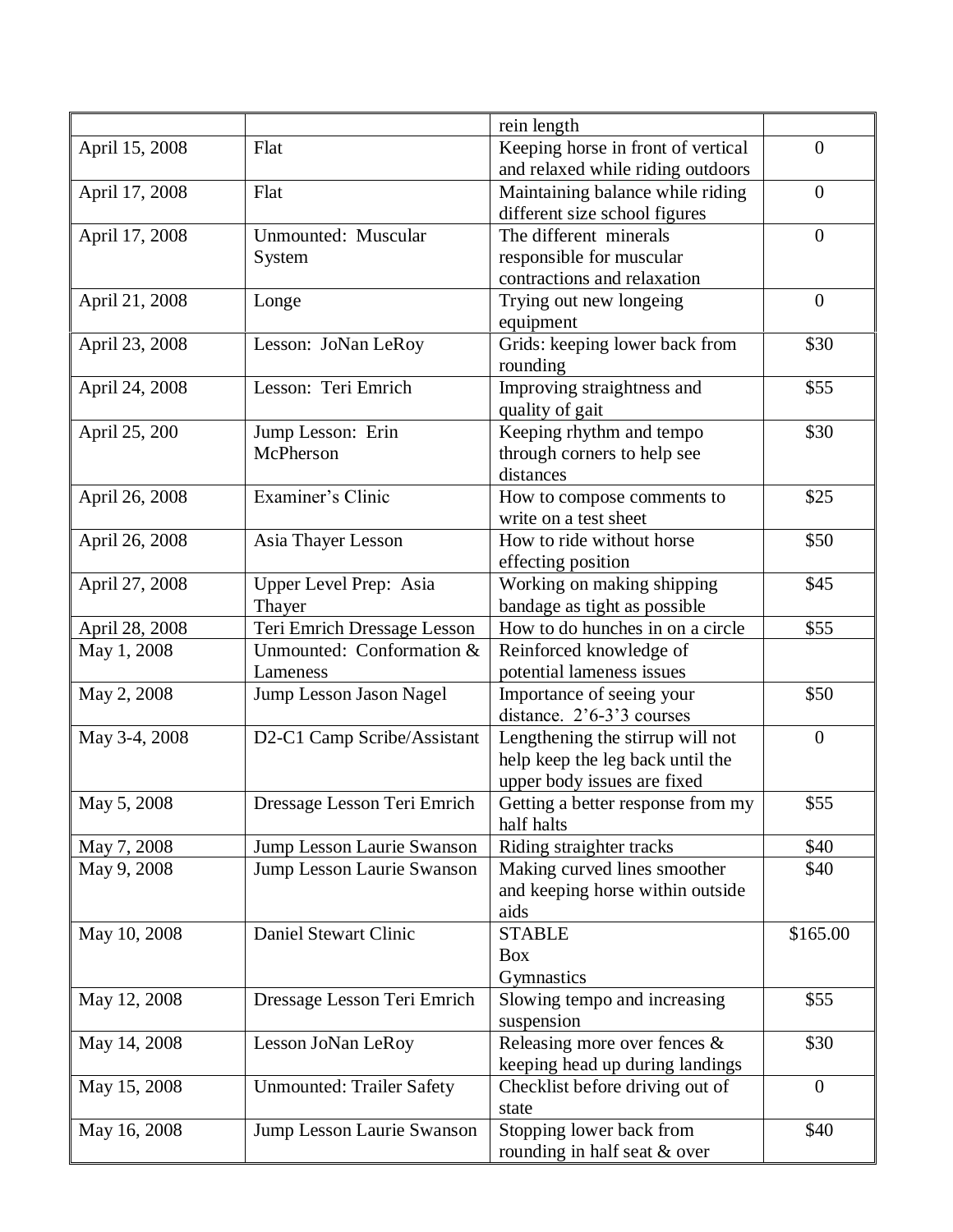|                  |                                 | fences                                                             |                |
|------------------|---------------------------------|--------------------------------------------------------------------|----------------|
| May 17-18, 2008  | Jen VerHaren Clinic             | Longer, more giving rein $&$                                       | \$100          |
|                  |                                 | straightness using outside rein to                                 |                |
|                  |                                 | build topline                                                      |                |
| May 19, 2008     | Dressage Lesson Teri Emrich     | Shorter reins to help horse accept                                 | \$55           |
|                  |                                 | contact                                                            |                |
| May 21, 2008     | Jump Lesson Laurie Swanson      | Ride to center of fences through                                   | \$40           |
|                  |                                 | grids so distance does not                                         |                |
|                  |                                 | lengthen                                                           |                |
| May 22, 2008     | <b>Dressage Rally Lesson</b>    | Releasing more when horse                                          | \$20           |
|                  |                                 | chooses to relax                                                   |                |
| May 24, 2008     | <b>Hunter Jumper Show</b>       | 1B, 1R, 4W, spend more time                                        | Trade          |
|                  |                                 | walking to improve horse's                                         |                |
|                  |                                 | mental focus                                                       |                |
| May 26, 2008     | Dressage Lesson Teri Emrich     | Asking for more activity from                                      | \$55           |
|                  |                                 | horse's haunches while                                             |                |
|                  |                                 | maintaining rein length                                            |                |
| May 31, 2008     | <b>Upper Level Prep Clinic:</b> | Staying vertical w/ upper body                                     |                |
|                  | Ann Ryan                        | and being more coordinated w/                                      |                |
|                  |                                 | aids during leg yield                                              |                |
| June 1, 2008     | <b>Upper Level Prep Clinic:</b> | Maintaining rein length so horse                                   |                |
|                  | Ann Ryan                        | stays balanced on haunches vs.                                     |                |
|                  |                                 | "falling out the front door"                                       |                |
| June 3, 2008     | <b>Jason Nagel Lesson</b>       | Lengthening spine w/ bigger                                        | \$50           |
|                  |                                 | releases over fences to fix                                        |                |
|                  |                                 | rounding in back                                                   |                |
| June 4, 2008     | Flat & Jump                     | Using breathing to regulate tempo                                  | $\mathbf{0}$   |
|                  |                                 | and regularity of gaits                                            |                |
| June 5, 2008     | Dressage Lesson Megan           | Following relaxation of neck with                                  | \$20           |
|                  | Keenan                          | leg to increase stride length                                      |                |
| June 6, 2008     | Erin McPherson Lesson-Flat      | Using a persistent leg to further                                  | \$30           |
|                  |                                 | quality of working trot                                            |                |
| June 7, 2008     | <b>Inavale Jumper Derby</b>     | 1 <sup>st</sup> place Novice Division                              | \$60           |
| June 8, 2008     | <b>XC</b> Lesson at Inavale:    | Schooled ditches, not letting                                      | \$29           |
|                  | <b>Brooke</b>                   | upper body collapse in air                                         |                |
| June 8, 2008     | D3-C1 Rating Apprentice         | Drawing pictures in test sheets                                    | $\mathbf{0}$   |
|                  | with Diane Hunter, Examiner     | helps illustrate points                                            |                |
| June 11, 2008    | Flat                            | Keeping horse within outside aids                                  | $\overline{0}$ |
|                  |                                 | while schooling small circles                                      |                |
| June 11, 2008    | Tack cleaning party $\&$        | Stressing that steps need to be<br>followed and not to overuse the | $\overline{0}$ |
|                  | instruction                     |                                                                    |                |
|                  |                                 | soap                                                               | $\mathbf{0}$   |
| June 12, 2008    | Dressage                        | Training $2 \& 3$ practice, more                                   |                |
| June 13-15, 2008 |                                 | inside leg through turns<br>Centerline turns need to be more       | \$125          |
|                  | <b>Dressage Rally</b>           |                                                                    |                |
| June 16, 2008    | Teri Emrich Lesson              | accurate<br>Keeping rein length consistent to                      | \$60           |
|                  |                                 | avoid horse "popping" its head up                                  |                |
|                  |                                 |                                                                    |                |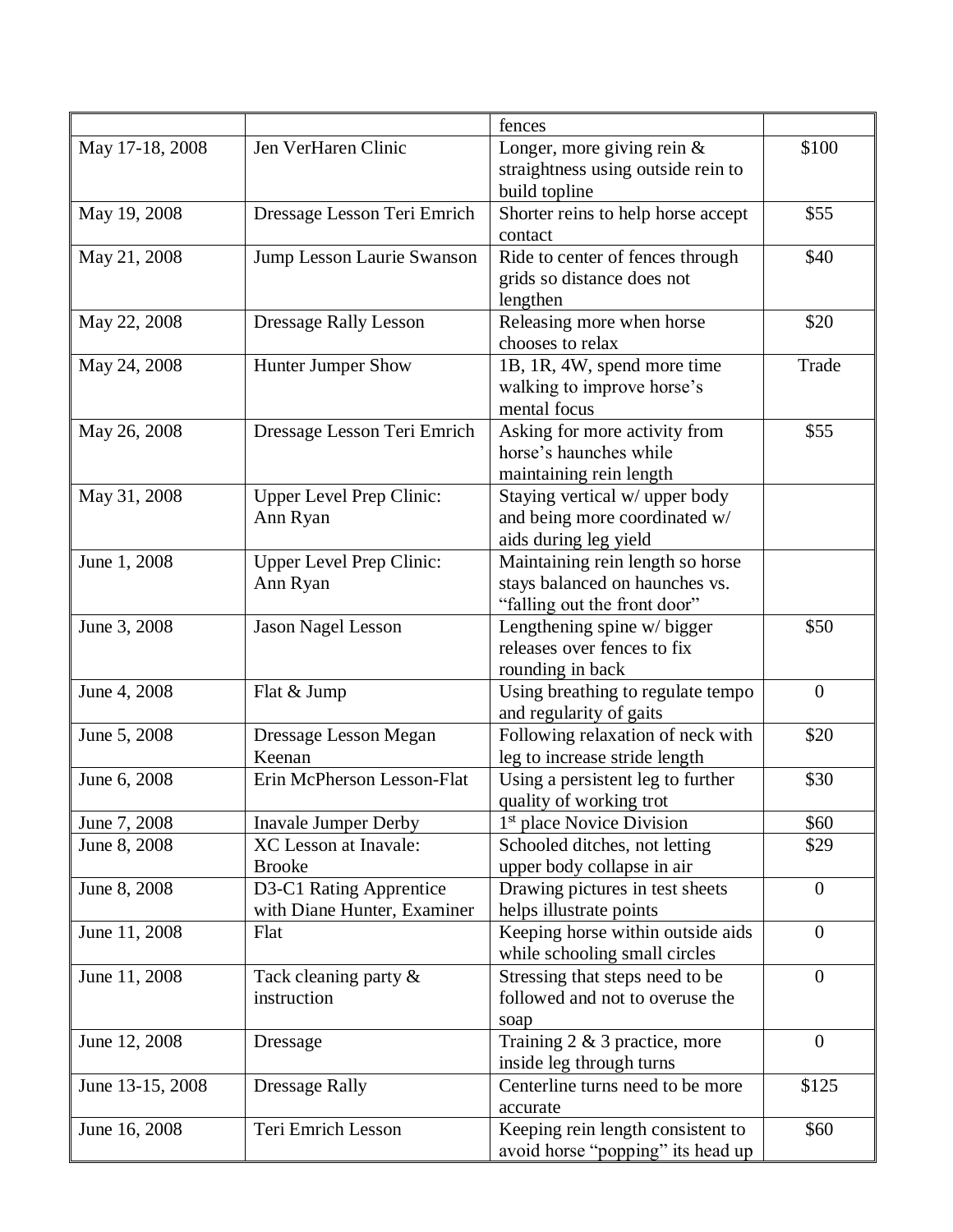| June 17-22, 2008       | <b>Jumper Show</b>           | Seeing distances helps prevent     | \$550            |
|------------------------|------------------------------|------------------------------------|------------------|
|                        |                              | refusals, lameness due to          |                  |
|                        |                              | infection caused by scrapes from   |                  |
|                        |                              | dressage rally,                    |                  |
| June 23-27, 2008       | NW Upper Level Camp          | Keep back flat over fences,        | \$350            |
|                        |                              | include seat in half halts         |                  |
| June 30, 2008          | Teri Emrich Lesson           | Lengthening upper body in sitting  | \$60             |
|                        |                              | trot and picking up left hand      |                  |
|                        |                              | tracking left                      |                  |
| July 2, 2008           | Lesson to Liz Stump, D2      |                                    | $\overline{0}$   |
| July 7, 2008           | Lesson to Liz Stump, D2      |                                    | $\theta$         |
| July 7, 2008           | Teri Emrich Lesson           | Practice going from free walk to   | \$60             |
|                        |                              | medium walk w/ more ease           |                  |
| July 8-12, 2008        | <b>Marion County Fair</b>    | Work on haunch turns and           | $\overline{0}$   |
|                        |                              | forehand turns                     |                  |
| July 14-17, 2008       | <b>WVPC Camp</b>             | Make half halts more effective so  | \$75             |
|                        |                              | I can release afterwards           |                  |
| July 19, 2008          | Longe                        | Relaxing through spooky areas of   | $\overline{0}$   |
|                        |                              | arena w/ transitions and deep      |                  |
|                        |                              | breathing                          |                  |
| July 21, 2008          | Teri Emrich Lesson           | Maintaining upper body in sitting  | \$60             |
|                        |                              | trot                               |                  |
| July 22-28, 2008       | <b>Eastern Championships</b> | There are smooth muscles under     | \$1500           |
|                        |                              | the skin (the erector pili) which  |                  |
|                        |                              | makes the hairs on your skin       |                  |
|                        |                              | stand on end                       |                  |
| July 31, 2008          | <b>Jason Nagel Lesson</b>    | Adjusting stride length in related | \$50             |
|                        |                              | distances, grids, and              |                  |
|                        |                              | combinations                       |                  |
| <b>August 2, 2008</b>  | Longe & ride                 | Slowing tempo while increasing     | $\boldsymbol{0}$ |
|                        |                              | stride length                      |                  |
| August 3, 2008         | Longe $&$ ride               | Keeping horse from "sucking        | $\overline{0}$   |
|                        |                              | back" in response to spooky        |                  |
|                        |                              | objects                            |                  |
| <b>August 4, 2008</b>  | Teri Emrich Lesson           | Improving lengthenings and         | \$60             |
|                        |                              | straightness down diagonal lines   |                  |
| August 6, 2008         | Jason Nagel Lesson           | Preparing horse for sharp turns in | \$50             |
|                        |                              | the air                            |                  |
| <b>August 9, 2008</b>  | <b>Jason Nagel Lesson</b>    | Holding lower back firm and flat   | \$50             |
| August 11, 2008        | Teri Emrich Lesson           | Lengthening trot while             | \$60             |
|                        |                              | maintaining tempo                  |                  |
| <b>August 12, 2008</b> | Asia Thayer Lesson           | Banks into water                   | \$40             |
| <b>August 13, 2008</b> | Flat                         |                                    | $\overline{0}$   |
| <b>August 14, 2008</b> | Longeing & Bath              |                                    | $\Omega$         |
| August 15-16, 2008     | C3 Rating                    | Passed                             | \$275.00         |
| August 25, 2008        | D1-D2 Examiner Club Rating   |                                    | $\boldsymbol{0}$ |
| <b>August 29, 2008</b> | Lesson to Miranda Ramey,     |                                    | $\overline{0}$   |
|                        | D <sub>2</sub>               |                                    |                  |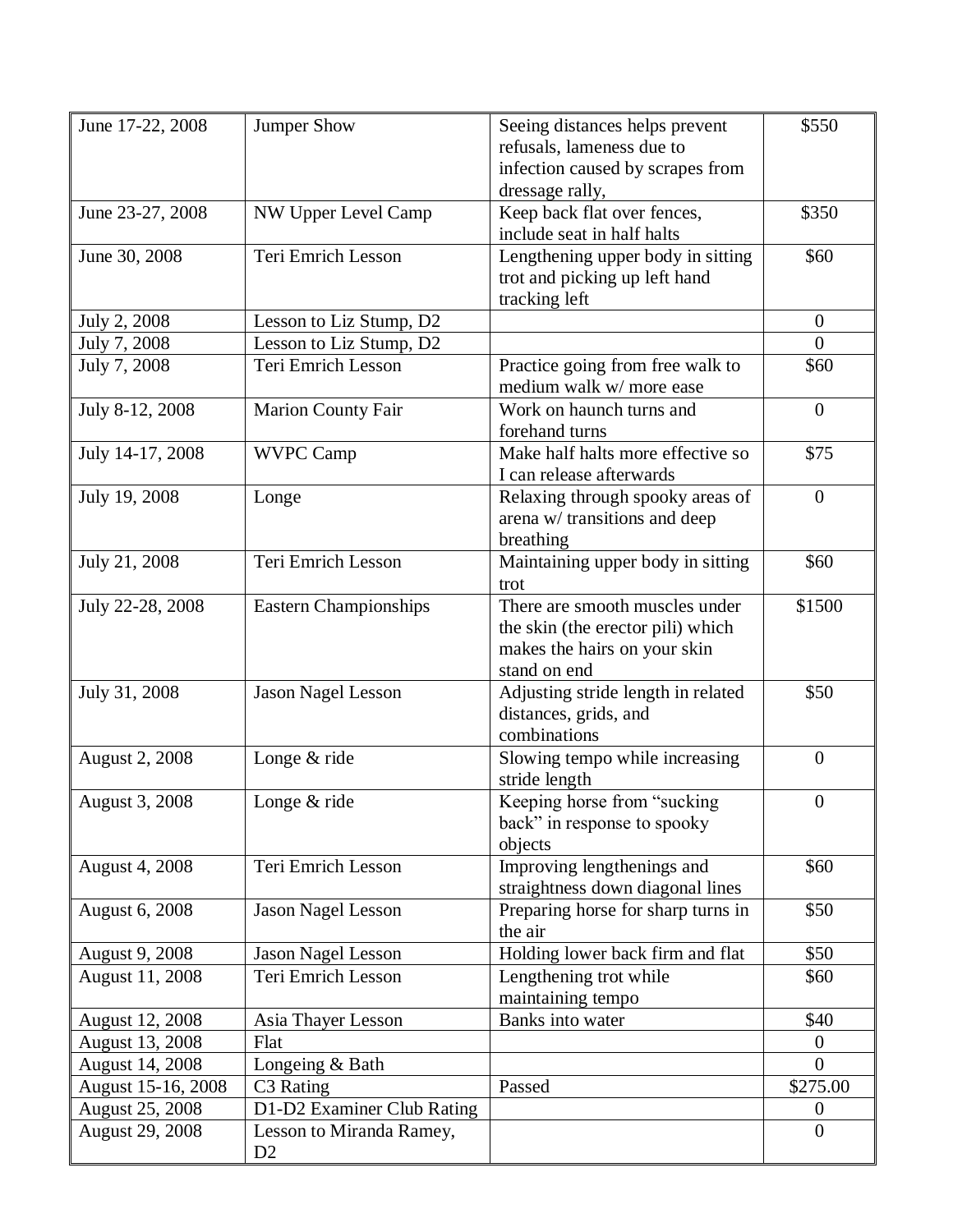| 2008<br><b>Rating</b><br>.lub<br>.1ner<br>August<br>'Яì<br>າເປ<br>`- |  |  |
|----------------------------------------------------------------------|--|--|
|                                                                      |  |  |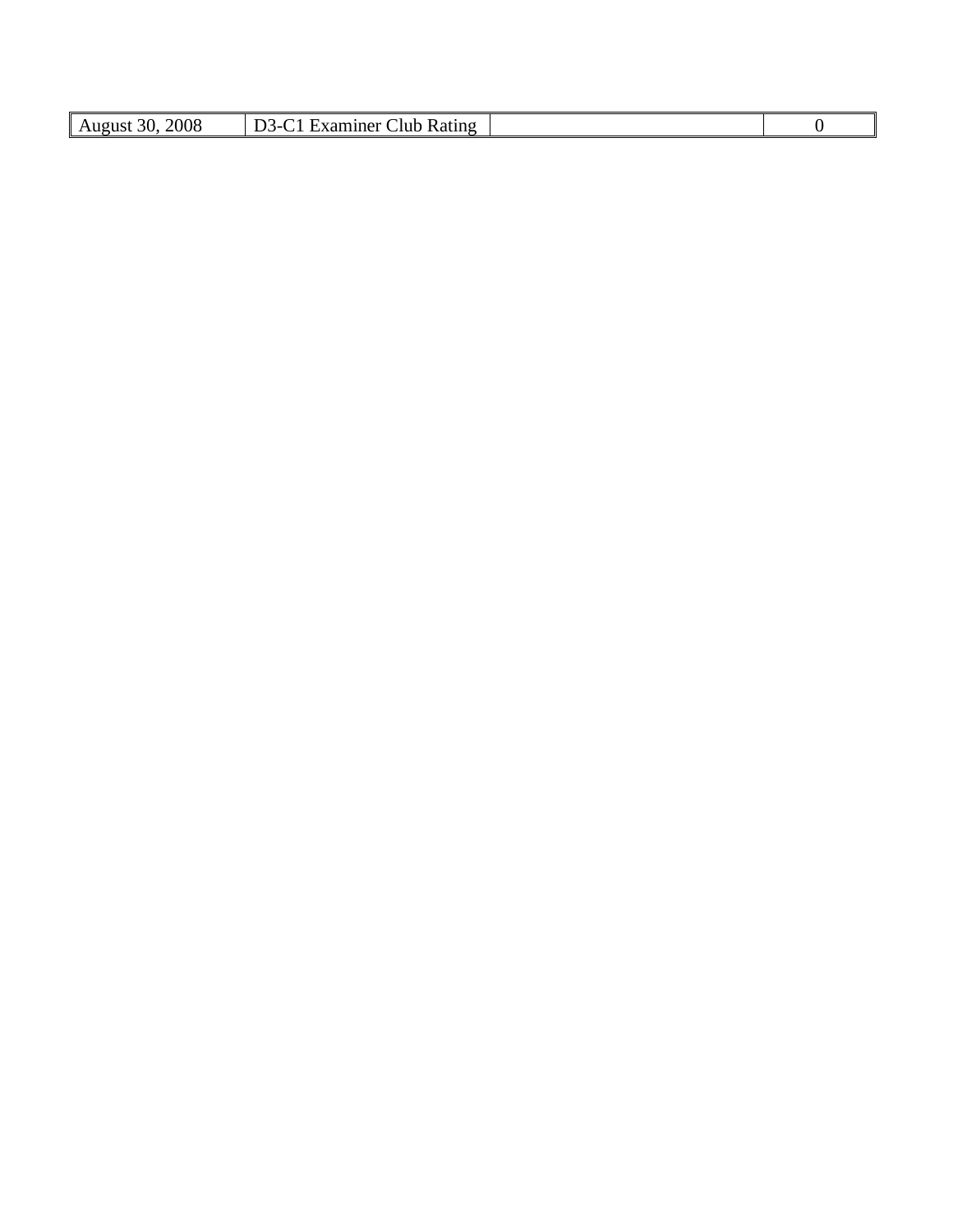# Extra Veterinary Visits

Includes: lameness, sickness, x-rays, medications, etc. \*does not include immunizations, worming, floating

| Date    | Description | Diagnosis & Treatment                                                                        | Cost     |
|---------|-------------|----------------------------------------------------------------------------------------------|----------|
| 6/19/08 | Lame        | Infection from cut on left front<br>fetlock. Trimeth/Sulfa<br>960mgs, 10 tablets twice a day | \$122.50 |
|         |             |                                                                                              |          |
|         |             |                                                                                              |          |
|         |             |                                                                                              |          |
|         |             |                                                                                              |          |
|         |             |                                                                                              |          |
|         |             |                                                                                              |          |
|         |             |                                                                                              |          |
|         |             |                                                                                              |          |
|         |             |                                                                                              |          |
|         |             |                                                                                              |          |
|         |             |                                                                                              |          |
|         |             |                                                                                              |          |
|         |             |                                                                                              |          |
|         |             |                                                                                              |          |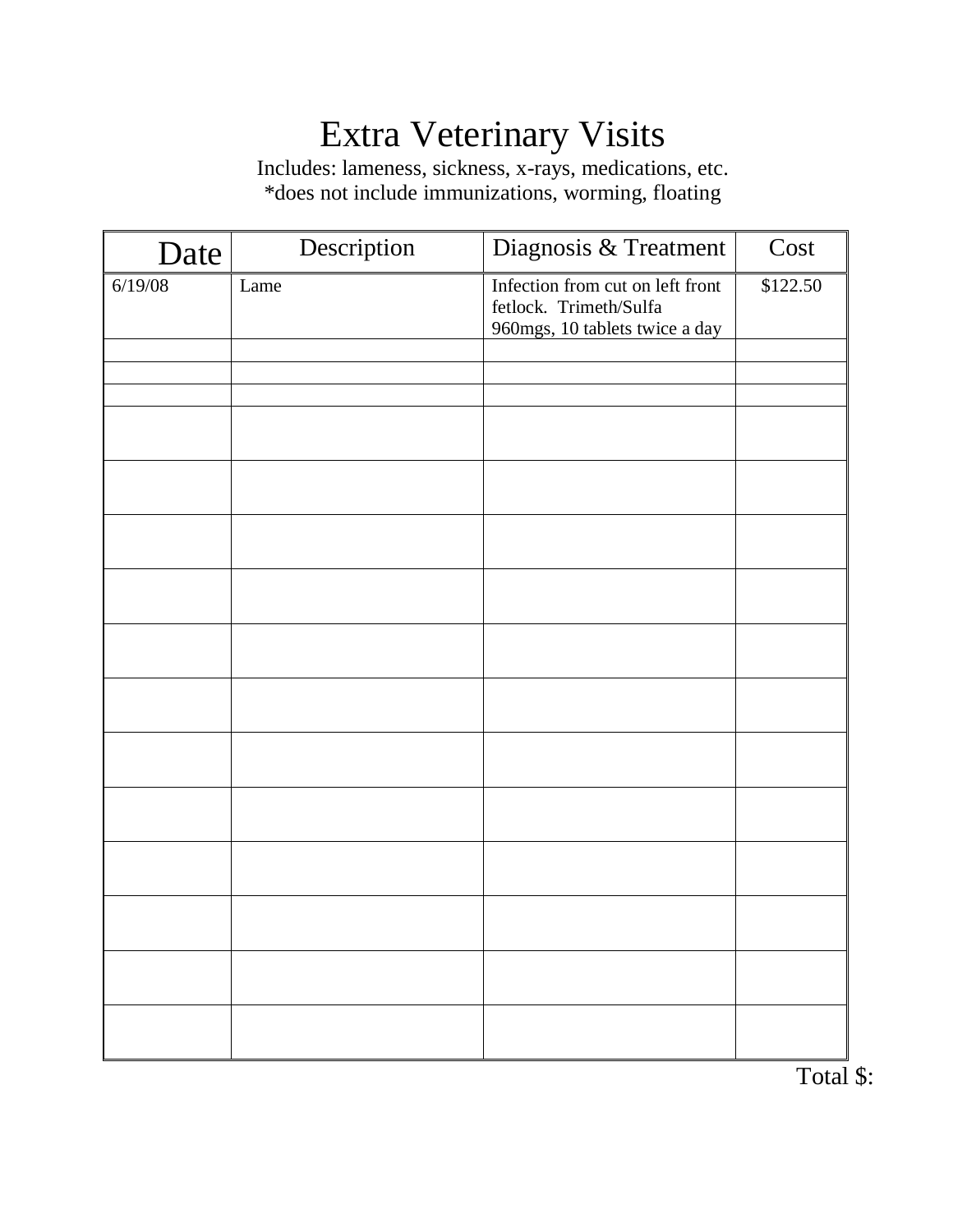# Feed and Board Expenses

| Date    | Item                                                                                                                                                                                                  | Cost     |
|---------|-------------------------------------------------------------------------------------------------------------------------------------------------------------------------------------------------------|----------|
| 1/1/08  | Orchard Grass Hay (4 bales-\$36.00), Ultium (200 lbs-\$71.60), Dry COB (100<br>lbs-\$11.00), Dynamite Free Choice Salt, Dynamite Vitamins (30 ounces)                                                 | \$129.60 |
| 1/17/08 | Board                                                                                                                                                                                                 | \$175.00 |
| 2/1/08  | Orchard Grass Hay (4 bales-\$66.00), Nutrena (200 lbs-\$53.96), Rice Bran (15<br>lbs,- \$5.60), Hoof Supplement (15 lbs-\$17.50), Dynamite Free Choice Salt,<br>Dynamite Vitamins (30 ounces, \$9.60) | \$152.66 |
| 3/1/08  | Orchard Grass Hay (4 bales-\$66.00), Nutrena (200 lbs-\$53.96), Rice Bran (15<br>lbs,- \$5.60), Hoof Supplement (15 lbs-\$17.50), Dynamite Free Choice Salt,<br>Dynamite Vitamins (30 ounces, \$9.60) | \$152.66 |
| 3/1/08  | Orchard Grass Hay (4 bales-\$66.00), Ultium (300 lbs-\$119.94), Alfalfa<br>Cubes (\$9.99 per 50 lbs) Rice Bran (15 lbs,- \$5.60), Hoof Supplement (15<br>lbs-\$17.50), Dynamite Free Choice Salt      | \$143.06 |
| 4/1/08  | Orchard Grass Hay (4 bales-\$36.00), Ultium (200 lbs-\$71.60), Dry COB (100<br>lbs-\$11.00), Dynamite Free Choice Salt                                                                                | \$118.60 |
| 5/1/08  | Orchard Grass Hay (4 bales-\$36.00), Ultium (200 lbs-\$71.60), Dry COB (100<br>lbs-\$11.00), Dynamite Free Choice Salt                                                                                | \$118.60 |
| 6/1/08  | Orchard Grass Hay (4 bales-\$36.00), Ultium (200 lbs-\$71.60), Dry COB (100<br>lbs-\$11.00), Dynamite Free Choice Salt                                                                                | \$118.60 |
| 7/1/08  | Orchard Grass Hay (4 bales-\$36.00), Ultium (200 lbs-\$71.60), Dry COB (100<br>lbs-\$11.00), Dynamite Free Choice Salt, Cool Calories, 93 scoops (\$10)                                               | \$128.60 |
| 8/1/08  | Orchard Grass Hay (4 bales-\$36.00), Ultium (200 lbs-\$71.60), Dry COB (100<br>lbs-\$11.00), Dynamite Free Choice Salt, Cool Calories, 90 scoops (\$10),<br>Hyalone (80 ounces-\$47)                  | \$175.60 |
|         |                                                                                                                                                                                                       |          |
|         |                                                                                                                                                                                                       |          |
|         |                                                                                                                                                                                                       |          |
|         |                                                                                                                                                                                                       |          |
|         |                                                                                                                                                                                                       |          |
|         |                                                                                                                                                                                                       |          |
|         |                                                                                                                                                                                                       |          |
|         |                                                                                                                                                                                                       |          |
|         |                                                                                                                                                                                                       |          |
|         |                                                                                                                                                                                                       |          |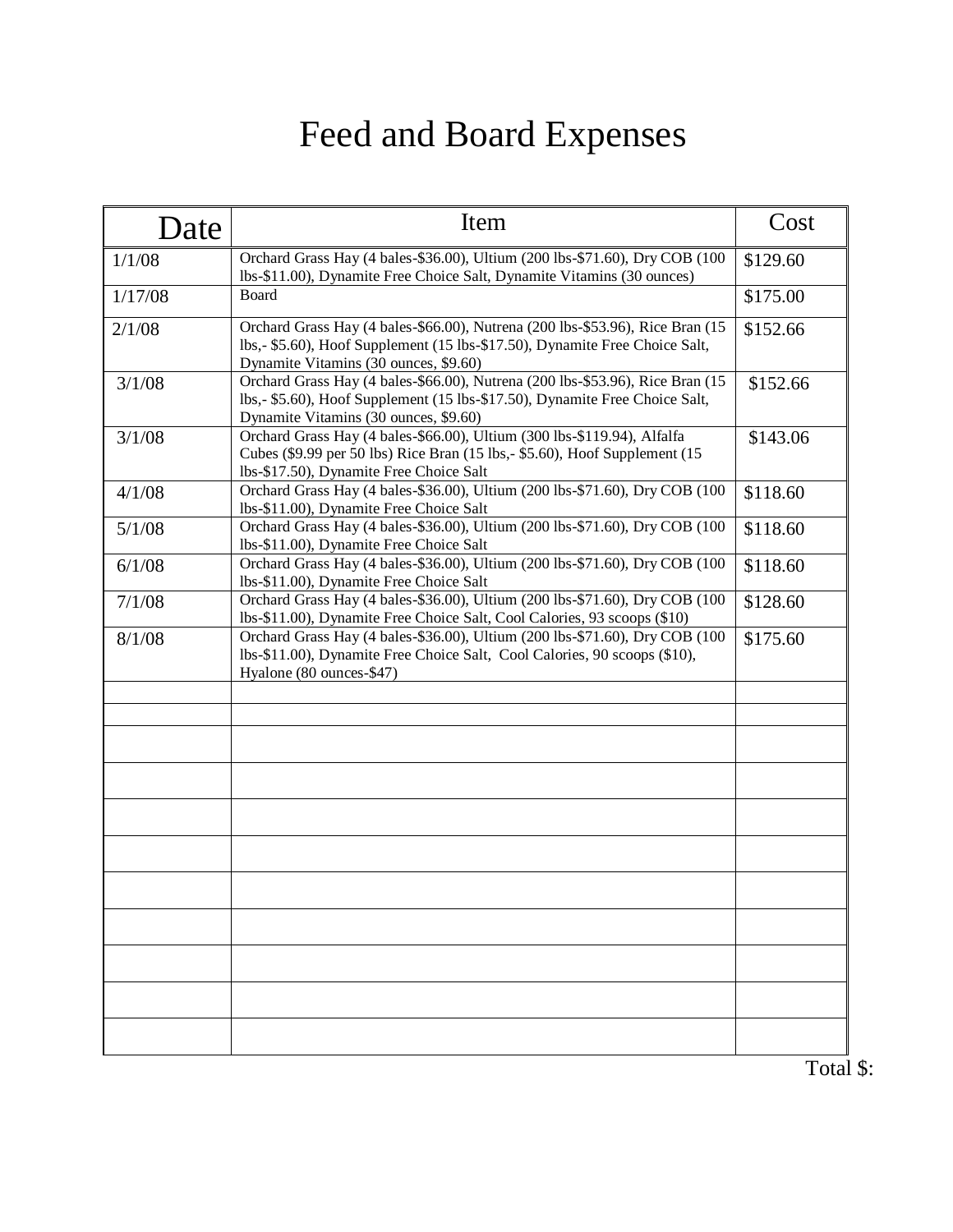## Other Expenses

Includes: travel expenses, tack, equipment, etc.

| Date    | Item                                                    | Cost       |
|---------|---------------------------------------------------------|------------|
|         |                                                         | (Optional) |
| 1/2/08  | Equifit EXP T Boots, front, size M/L                    | \$169.99   |
| 1/24/08 | Peppermint Bit Wipes                                    | \$12.95    |
| 1/24/08 | <b>Microfiber Tack Towels</b>                           | \$5.95     |
| 1/24/08 | Effax Lederbalsam                                       | \$7.71     |
| 1/24/08 | <b>PVC Clear Rain Jacket</b>                            | \$3.80     |
| 1/24/08 | Leather Surcingle Extender                              | \$14.16    |
| 1/24/08 | 2 Purple Horse Shavers                                  | \$3.58     |
| 1/24/08 | <b>Black Boot Polish</b>                                | \$1.50     |
| 1/24/08 | Saddle Soap                                             | \$5.00     |
| 1/24/08 | <b>Equifit EXP Hind Boots</b>                           | \$74.98    |
| 1/24/08 | Equifit T Boots, Front, size M/L                        | \$79.97    |
| 2/3/08  | Loose Ring French Snaffle, 5.5"                         | \$21.45    |
| 3/18/08 | Fleece lined Comfort Girth, double end buckles, size 50 | \$21.99    |
| 3/18/08 | Disposable fly traps                                    | \$3.99     |
| 3/18/08 | Excalibur                                               | \$5.99     |
| 3/18/08 | Clipper Bag, black                                      | \$9.99     |
| 3/18/08 | <b>Stallmate Holder and Cards</b>                       | \$9.80     |
| 3/18/08 | Jump Cups, black                                        | \$13.98    |
| 3/18/08 | Dressage cones, set of 8                                | \$19.95    |
| 3/18/08 | <b>Leather Spur Straps</b>                              | \$4.99     |
| 5/23/08 | <b>Mattes Dressage Pad</b>                              | \$108.00   |
|         |                                                         |            |
|         |                                                         |            |
|         |                                                         |            |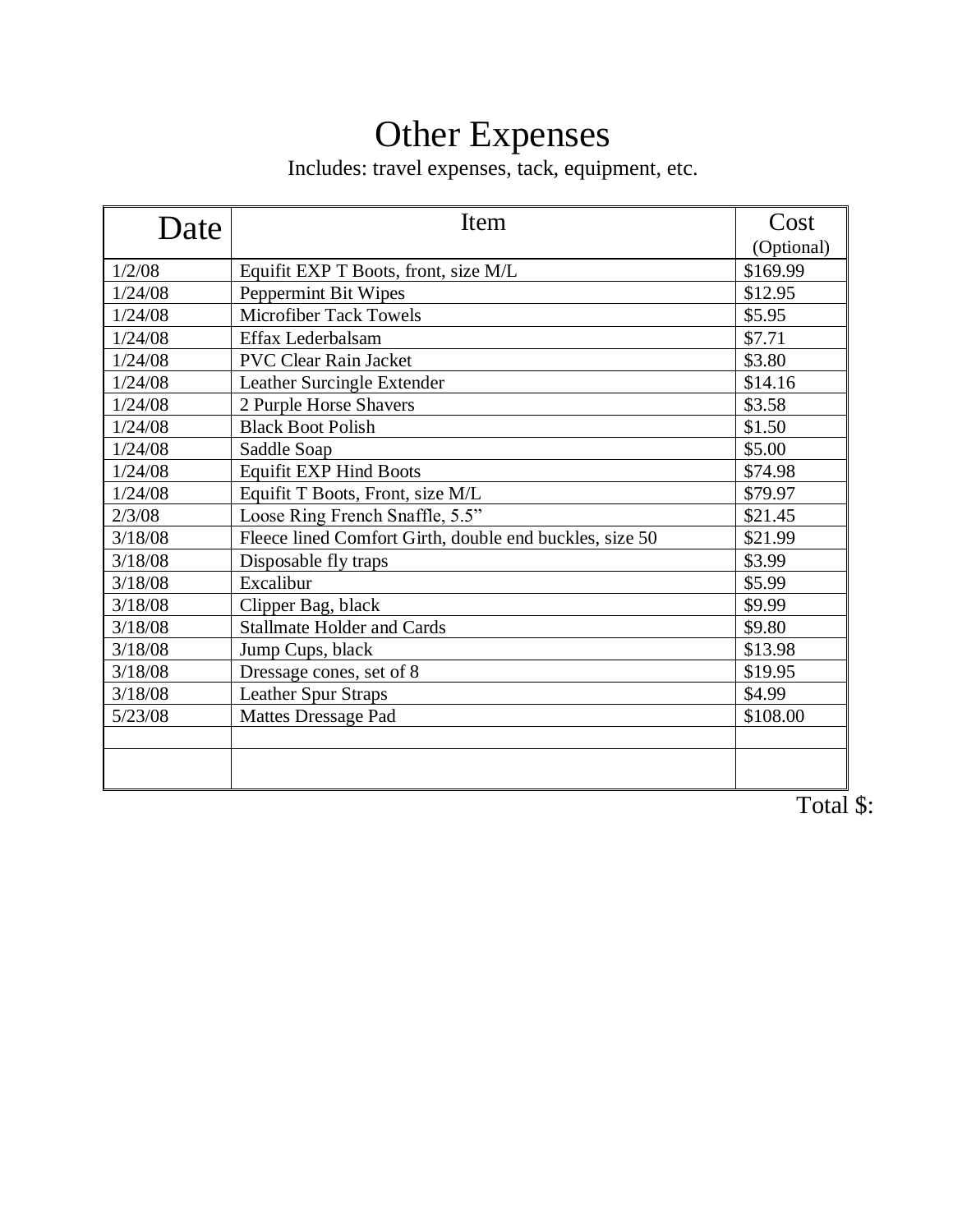### Income (Optional) **(all sources)**

| Date                   | Description                          | Amount   |
|------------------------|--------------------------------------|----------|
| August 24-31,<br>2008  | Teen Staff, Oregon State Fair, 9days | \$105.00 |
| August 25,<br>$2008\,$ | D1-D2 Club Rating                    | \$30.00  |
| August 25,<br>2008     | Western Saddle Cleaning              | \$20.00  |
|                        |                                      |          |
|                        |                                      |          |
|                        |                                      |          |
|                        |                                      |          |
|                        |                                      |          |
|                        |                                      |          |
|                        |                                      |          |
|                        |                                      |          |
|                        |                                      |          |
|                        |                                      |          |
|                        |                                      |          |
|                        |                                      |          |
|                        |                                      |          |
|                        |                                      |          |
|                        |                                      |          |
|                        |                                      |          |
|                        |                                      |          |
|                        |                                      |          |
|                        |                                      |          |
|                        |                                      |          |

Total  $\frac{\sqrt{5}}{2}$  >  $\frac{\sqrt{5}}{2}$